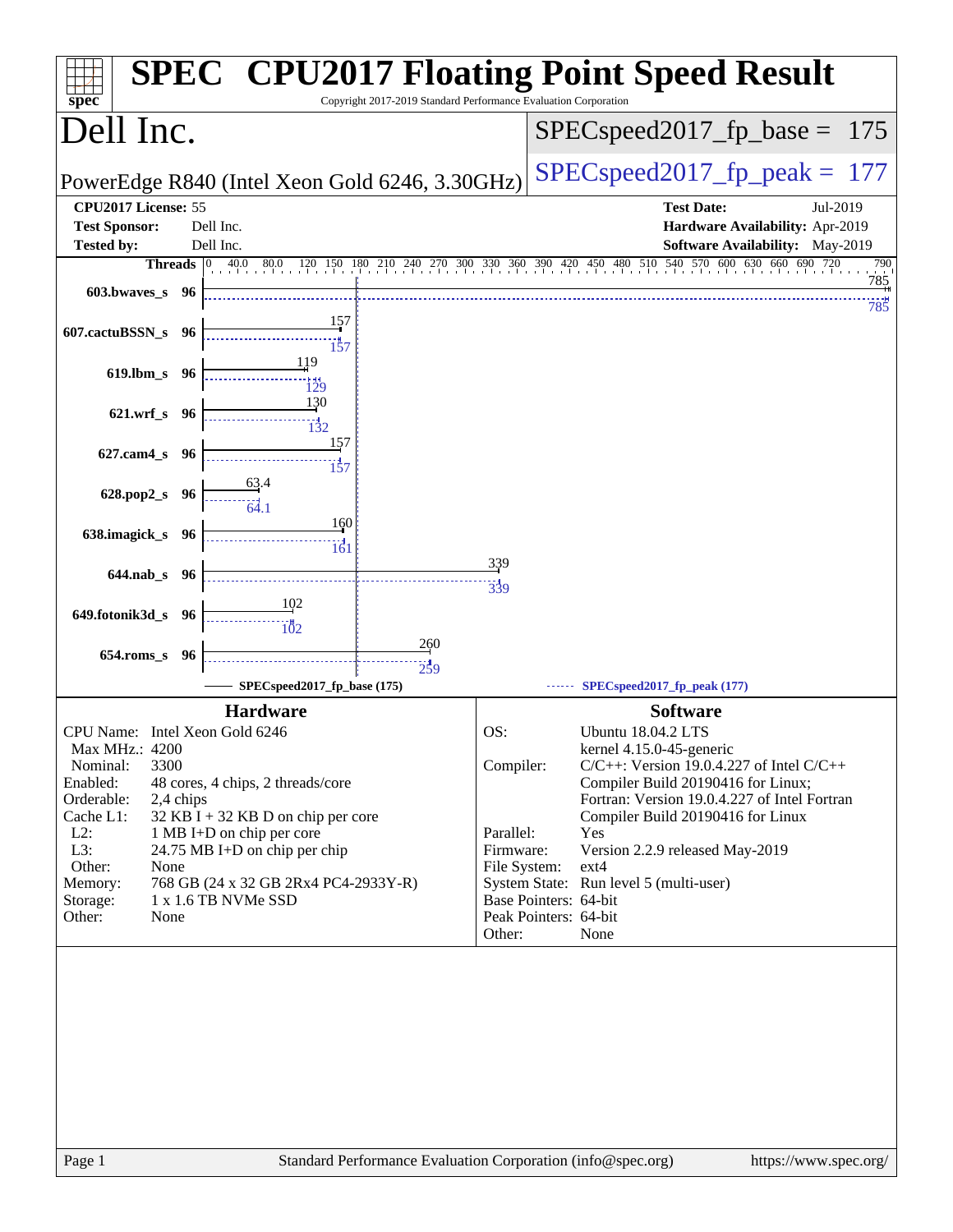#### Page 2 Standard Performance Evaluation Corporation [\(info@spec.org\)](mailto:info@spec.org) <https://www.spec.org/> **[spec](http://www.spec.org/) [SPEC CPU2017 Floating Point Speed Result](http://www.spec.org/auto/cpu2017/Docs/result-fields.html#SPECCPU2017FloatingPointSpeedResult)** Copyright 2017-2019 Standard Performance Evaluation Corporation Dell Inc. PowerEdge R840 (Intel Xeon Gold 6246, 3.30GHz) [SPECspeed2017\\_fp\\_peak =](http://www.spec.org/auto/cpu2017/Docs/result-fields.html#SPECspeed2017fppeak) 177 SPECspeed2017 fp base =  $175$ **[CPU2017 License:](http://www.spec.org/auto/cpu2017/Docs/result-fields.html#CPU2017License)** 55 **[Test Date:](http://www.spec.org/auto/cpu2017/Docs/result-fields.html#TestDate)** Jul-2019 **[Test Sponsor:](http://www.spec.org/auto/cpu2017/Docs/result-fields.html#TestSponsor)** Dell Inc. **[Hardware Availability:](http://www.spec.org/auto/cpu2017/Docs/result-fields.html#HardwareAvailability)** Apr-2019 **[Tested by:](http://www.spec.org/auto/cpu2017/Docs/result-fields.html#Testedby)** Dell Inc. **[Software Availability:](http://www.spec.org/auto/cpu2017/Docs/result-fields.html#SoftwareAvailability)** May-2019 **[Results Table](http://www.spec.org/auto/cpu2017/Docs/result-fields.html#ResultsTable) [Benchmark](http://www.spec.org/auto/cpu2017/Docs/result-fields.html#Benchmark) [Threads](http://www.spec.org/auto/cpu2017/Docs/result-fields.html#Threads) [Seconds](http://www.spec.org/auto/cpu2017/Docs/result-fields.html#Seconds) [Ratio](http://www.spec.org/auto/cpu2017/Docs/result-fields.html#Ratio) [Seconds](http://www.spec.org/auto/cpu2017/Docs/result-fields.html#Seconds) [Ratio](http://www.spec.org/auto/cpu2017/Docs/result-fields.html#Ratio) [Seconds](http://www.spec.org/auto/cpu2017/Docs/result-fields.html#Seconds) [Ratio](http://www.spec.org/auto/cpu2017/Docs/result-fields.html#Ratio) Base [Threads](http://www.spec.org/auto/cpu2017/Docs/result-fields.html#Threads) [Seconds](http://www.spec.org/auto/cpu2017/Docs/result-fields.html#Seconds) [Ratio](http://www.spec.org/auto/cpu2017/Docs/result-fields.html#Ratio) [Seconds](http://www.spec.org/auto/cpu2017/Docs/result-fields.html#Seconds) [Ratio](http://www.spec.org/auto/cpu2017/Docs/result-fields.html#Ratio) [Seconds](http://www.spec.org/auto/cpu2017/Docs/result-fields.html#Seconds) [Ratio](http://www.spec.org/auto/cpu2017/Docs/result-fields.html#Ratio) Peak** [603.bwaves\\_s](http://www.spec.org/auto/cpu2017/Docs/benchmarks/603.bwaves_s.html) 96 75.5 781 75.0 786 **[75.1](http://www.spec.org/auto/cpu2017/Docs/result-fields.html#Median) [785](http://www.spec.org/auto/cpu2017/Docs/result-fields.html#Median)** 96 **[75.2](http://www.spec.org/auto/cpu2017/Docs/result-fields.html#Median) [785](http://www.spec.org/auto/cpu2017/Docs/result-fields.html#Median)** 75.5 781 75.2 785 [607.cactuBSSN\\_s](http://www.spec.org/auto/cpu2017/Docs/benchmarks/607.cactuBSSN_s.html) 96 106 158 **[106](http://www.spec.org/auto/cpu2017/Docs/result-fields.html#Median) [157](http://www.spec.org/auto/cpu2017/Docs/result-fields.html#Median)** 107 156 96 **[106](http://www.spec.org/auto/cpu2017/Docs/result-fields.html#Median) [157](http://www.spec.org/auto/cpu2017/Docs/result-fields.html#Median)** 106 157 107 156 [619.lbm\\_s](http://www.spec.org/auto/cpu2017/Docs/benchmarks/619.lbm_s.html) 96 43.7 120 45.1 116 **[43.9](http://www.spec.org/auto/cpu2017/Docs/result-fields.html#Median) [119](http://www.spec.org/auto/cpu2017/Docs/result-fields.html#Median)** 96 43.5 120 39.1 134 **[40.5](http://www.spec.org/auto/cpu2017/Docs/result-fields.html#Median) [129](http://www.spec.org/auto/cpu2017/Docs/result-fields.html#Median)** [621.wrf\\_s](http://www.spec.org/auto/cpu2017/Docs/benchmarks/621.wrf_s.html) 96 102 130 103 129 **[102](http://www.spec.org/auto/cpu2017/Docs/result-fields.html#Median) [130](http://www.spec.org/auto/cpu2017/Docs/result-fields.html#Median)** 96 99.6 133 **[100](http://www.spec.org/auto/cpu2017/Docs/result-fields.html#Median) [132](http://www.spec.org/auto/cpu2017/Docs/result-fields.html#Median)** 100 132 [627.cam4\\_s](http://www.spec.org/auto/cpu2017/Docs/benchmarks/627.cam4_s.html) 96 56.5 157 56.4 157 **[56.4](http://www.spec.org/auto/cpu2017/Docs/result-fields.html#Median) [157](http://www.spec.org/auto/cpu2017/Docs/result-fields.html#Median)** 96 56.6 157 **[56.5](http://www.spec.org/auto/cpu2017/Docs/result-fields.html#Median) [157](http://www.spec.org/auto/cpu2017/Docs/result-fields.html#Median)** 56.4 157 [628.pop2\\_s](http://www.spec.org/auto/cpu2017/Docs/benchmarks/628.pop2_s.html) 96 186 63.8 188 63.3 **[187](http://www.spec.org/auto/cpu2017/Docs/result-fields.html#Median) [63.4](http://www.spec.org/auto/cpu2017/Docs/result-fields.html#Median)** 96 185 64.2 186 64.0 **[185](http://www.spec.org/auto/cpu2017/Docs/result-fields.html#Median) [64.1](http://www.spec.org/auto/cpu2017/Docs/result-fields.html#Median)** [638.imagick\\_s](http://www.spec.org/auto/cpu2017/Docs/benchmarks/638.imagick_s.html) 96 90.7 159 **[90.0](http://www.spec.org/auto/cpu2017/Docs/result-fields.html#Median) [160](http://www.spec.org/auto/cpu2017/Docs/result-fields.html#Median)** 89.5 161 96 89.1 162 89.7 161 **[89.7](http://www.spec.org/auto/cpu2017/Docs/result-fields.html#Median) [161](http://www.spec.org/auto/cpu2017/Docs/result-fields.html#Median)** [644.nab\\_s](http://www.spec.org/auto/cpu2017/Docs/benchmarks/644.nab_s.html) 96 51.7 338 **[51.6](http://www.spec.org/auto/cpu2017/Docs/result-fields.html#Median) [339](http://www.spec.org/auto/cpu2017/Docs/result-fields.html#Median)** 51.5 339 96 **[51.5](http://www.spec.org/auto/cpu2017/Docs/result-fields.html#Median) [339](http://www.spec.org/auto/cpu2017/Docs/result-fields.html#Median)** 51.4 340 51.5 339 [649.fotonik3d\\_s](http://www.spec.org/auto/cpu2017/Docs/benchmarks/649.fotonik3d_s.html) 96 89.2 102 89.0 102 **[89.1](http://www.spec.org/auto/cpu2017/Docs/result-fields.html#Median) [102](http://www.spec.org/auto/cpu2017/Docs/result-fields.html#Median)** 96 **[89.8](http://www.spec.org/auto/cpu2017/Docs/result-fields.html#Median) [102](http://www.spec.org/auto/cpu2017/Docs/result-fields.html#Median)** 88.3 103 91.3 99.8 [654.roms\\_s](http://www.spec.org/auto/cpu2017/Docs/benchmarks/654.roms_s.html) 96 60.6 260 **[60.6](http://www.spec.org/auto/cpu2017/Docs/result-fields.html#Median) [260](http://www.spec.org/auto/cpu2017/Docs/result-fields.html#Median)** 60.7 260 96 60.4 261 **[60.7](http://www.spec.org/auto/cpu2017/Docs/result-fields.html#Median) [259](http://www.spec.org/auto/cpu2017/Docs/result-fields.html#Median)** 60.7 259 **[SPECspeed2017\\_fp\\_base =](http://www.spec.org/auto/cpu2017/Docs/result-fields.html#SPECspeed2017fpbase) 175 [SPECspeed2017\\_fp\\_peak =](http://www.spec.org/auto/cpu2017/Docs/result-fields.html#SPECspeed2017fppeak) 177** Results appear in the [order in which they were run.](http://www.spec.org/auto/cpu2017/Docs/result-fields.html#RunOrder) Bold underlined text [indicates a median measurement](http://www.spec.org/auto/cpu2017/Docs/result-fields.html#Median). **[General Notes](http://www.spec.org/auto/cpu2017/Docs/result-fields.html#GeneralNotes)** Environment variables set by runcpu before the start of the run: KMP\_AFFINITY = "granularity=fine,compact" LD\_LIBRARY\_PATH = "/home/cpu2017/lib/intel64" OMP\_STACKSIZE = "192M" Binaries compiled on a system with 1x Intel Core i9-7900X CPU + 32GB RAM memory using Redhat Enterprise Linux 7.5 NA: The test sponsor attests, as of date of publication, that CVE-2017-5754 (Meltdown) is mitigated in the system as tested and documented. Yes: The test sponsor attests, as of date of publication, that CVE-2017-5753 (Spectre variant 1) is mitigated in the system as tested and documented. Yes: The test sponsor attests, as of date of publication, that CVE-2017-5715 (Spectre variant 2) is mitigated in the system as tested and documented. Transparent Huge Pages enabled by default Prior to runcpu invocation Filesystem page cache synced and cleared with: sync; echo 3> /proc/sys/vm/drop\_caches **[Platform Notes](http://www.spec.org/auto/cpu2017/Docs/result-fields.html#PlatformNotes)** BIOS settings: ADDDC setting disabled Virtualization Technology disabled DCU Streamer Prefetcher disabled System Profile set to Custom CPU Performance set to Maximum Performance C States set to Autonomous C1E disabled **(Continued on next page)**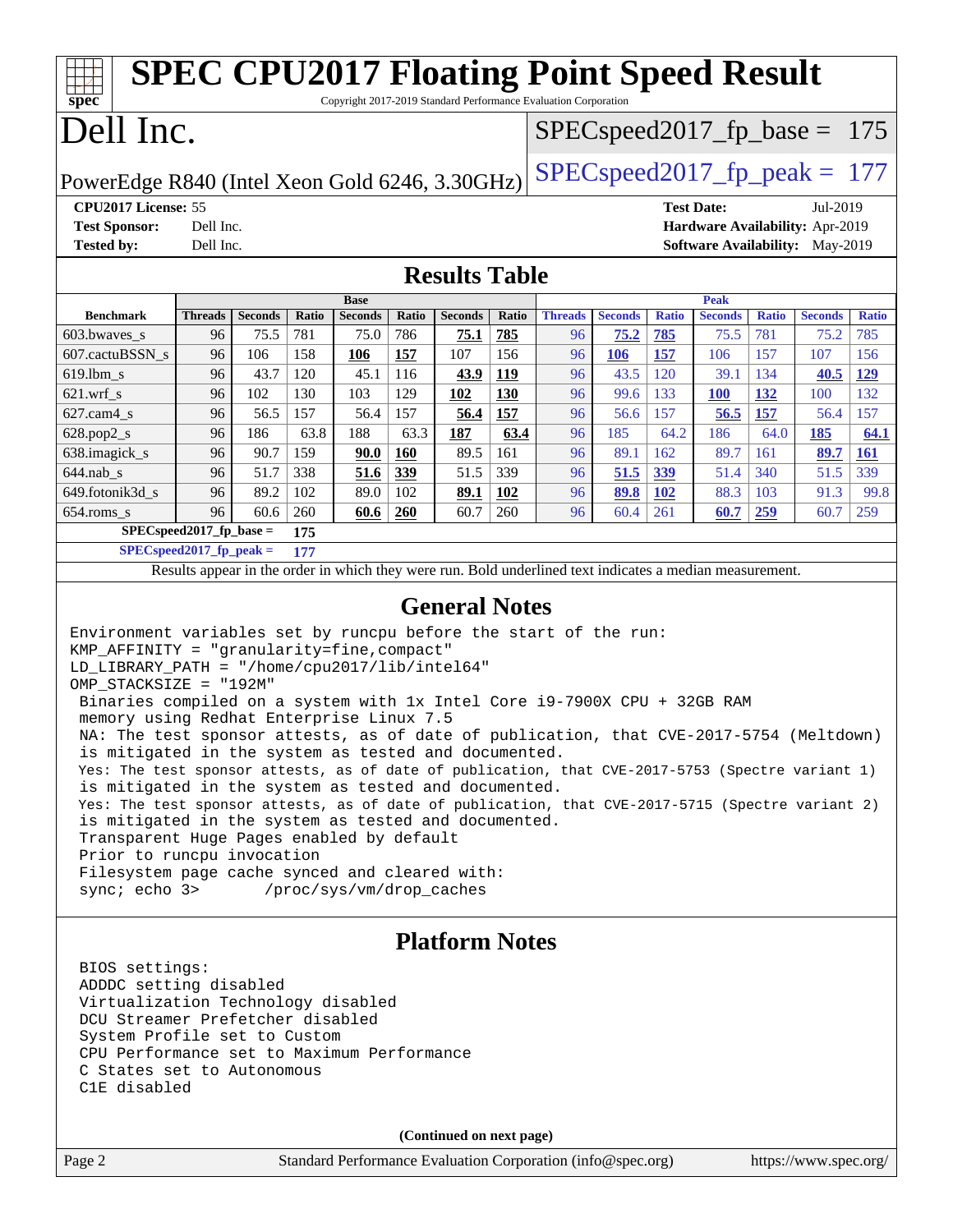| spec                                                                                                                                                                                                                                                                                                                                                                                                                                                                                                                                                                                                                                                                                                                                                                                                                                | <b>SPEC CPU2017 Floating Point Speed Result</b><br>Copyright 2017-2019 Standard Performance Evaluation Corporation                                                                                                                                                                                                                                                                                                                                                                                                                                                                    |                                  |                                                                                |
|-------------------------------------------------------------------------------------------------------------------------------------------------------------------------------------------------------------------------------------------------------------------------------------------------------------------------------------------------------------------------------------------------------------------------------------------------------------------------------------------------------------------------------------------------------------------------------------------------------------------------------------------------------------------------------------------------------------------------------------------------------------------------------------------------------------------------------------|---------------------------------------------------------------------------------------------------------------------------------------------------------------------------------------------------------------------------------------------------------------------------------------------------------------------------------------------------------------------------------------------------------------------------------------------------------------------------------------------------------------------------------------------------------------------------------------|----------------------------------|--------------------------------------------------------------------------------|
| Dell Inc.                                                                                                                                                                                                                                                                                                                                                                                                                                                                                                                                                                                                                                                                                                                                                                                                                           |                                                                                                                                                                                                                                                                                                                                                                                                                                                                                                                                                                                       | $SPEC speed2017_f p\_base = 175$ |                                                                                |
| PowerEdge R840 (Intel Xeon Gold 6246, 3.30GHz)                                                                                                                                                                                                                                                                                                                                                                                                                                                                                                                                                                                                                                                                                                                                                                                      |                                                                                                                                                                                                                                                                                                                                                                                                                                                                                                                                                                                       | $SPEC speed2017_fp\_peak = 177$  |                                                                                |
| CPU2017 License: 55<br><b>Test Sponsor:</b><br>Dell Inc.<br><b>Tested by:</b><br>Dell Inc.                                                                                                                                                                                                                                                                                                                                                                                                                                                                                                                                                                                                                                                                                                                                          |                                                                                                                                                                                                                                                                                                                                                                                                                                                                                                                                                                                       | <b>Test Date:</b>                | Jul-2019<br>Hardware Availability: Apr-2019<br>Software Availability: May-2019 |
|                                                                                                                                                                                                                                                                                                                                                                                                                                                                                                                                                                                                                                                                                                                                                                                                                                     |                                                                                                                                                                                                                                                                                                                                                                                                                                                                                                                                                                                       |                                  |                                                                                |
|                                                                                                                                                                                                                                                                                                                                                                                                                                                                                                                                                                                                                                                                                                                                                                                                                                     | <b>Platform Notes (Continued)</b>                                                                                                                                                                                                                                                                                                                                                                                                                                                                                                                                                     |                                  |                                                                                |
| Uncore Frequency set to Dynamic<br>Energy Efficiency Policy set to Performance<br>Memory Patrol Scrub disabled<br>Logical Processor enabled<br>CPU Interconnect Bus Link Power Management disabled<br>PCI ASPM L1 Link Power Management disabled<br>Sysinfo program /home/cpu2017/bin/sysinfo<br>Rev: r5974 of 2018-05-19 9bcde8f2999c33d61f64985e45859ea9<br>running on intel-sut Wed Jul 10 21:34:20 2019<br>SUT (System Under Test) info as seen by some common utilities.<br>For more information on this section, see<br>From /proc/cpuinfo<br>"physical id"s (chips)<br>4<br>96 "processors"<br>cpu cores : 12<br>siblings : 24<br>From 1scpu:<br>Architecture:<br>$CPU$ op-mode( $s$ ):<br>Byte Order:<br>CPU(s):<br>On-line CPU $(s)$ list:<br>Thread(s) per core:<br>Core(s) per socket:<br>Socket(s):<br>NUMA $node(s)$ : | https://www.spec.org/cpu2017/Docs/config.html#sysinfo<br>model name : Intel(R) Xeon(R) Gold 6246 CPU @ 3.30GHz<br>cores, siblings (Caution: counting these is hw and system dependent. The following<br>excerpts from /proc/cpuinfo might not be reliable. Use with caution.)<br>physical 0: cores 0 2 4 8 9 10 11 17 18 19 25 27<br>physical 1: cores 0 2 4 8 9 10 17 18 19 20 25 27<br>physical 2: cores 0 2 3 4 8 9 10 11 17 18 25 27<br>physical 3: cores 1 2 3 4 8 9 10 11 17 18 25 27<br>x86_64<br>$32$ -bit, $64$ -bit<br>Little Endian<br>96<br>$0 - 95$<br>2<br>12<br>4<br>8 |                                  |                                                                                |
| Vendor ID:                                                                                                                                                                                                                                                                                                                                                                                                                                                                                                                                                                                                                                                                                                                                                                                                                          | GenuineIntel                                                                                                                                                                                                                                                                                                                                                                                                                                                                                                                                                                          |                                  |                                                                                |
| CPU family:<br>Model:                                                                                                                                                                                                                                                                                                                                                                                                                                                                                                                                                                                                                                                                                                                                                                                                               | 6<br>85                                                                                                                                                                                                                                                                                                                                                                                                                                                                                                                                                                               |                                  |                                                                                |
| Model name:<br>Stepping:                                                                                                                                                                                                                                                                                                                                                                                                                                                                                                                                                                                                                                                                                                                                                                                                            | $Intel(R) Xeon(R) Gold 6246 CPU @ 3.30GHz$<br>7                                                                                                                                                                                                                                                                                                                                                                                                                                                                                                                                       |                                  |                                                                                |
| CPU MHz:<br>BogoMIPS:                                                                                                                                                                                                                                                                                                                                                                                                                                                                                                                                                                                                                                                                                                                                                                                                               | 3216.943<br>6600.00                                                                                                                                                                                                                                                                                                                                                                                                                                                                                                                                                                   |                                  |                                                                                |
| Virtualization:                                                                                                                                                                                                                                                                                                                                                                                                                                                                                                                                                                                                                                                                                                                                                                                                                     | $VT - x$                                                                                                                                                                                                                                                                                                                                                                                                                                                                                                                                                                              |                                  |                                                                                |
| L1d cache:<br>Lli cache:                                                                                                                                                                                                                                                                                                                                                                                                                                                                                                                                                                                                                                                                                                                                                                                                            | 32K<br>32K                                                                                                                                                                                                                                                                                                                                                                                                                                                                                                                                                                            |                                  |                                                                                |
| (Continued on next page)                                                                                                                                                                                                                                                                                                                                                                                                                                                                                                                                                                                                                                                                                                                                                                                                            |                                                                                                                                                                                                                                                                                                                                                                                                                                                                                                                                                                                       |                                  |                                                                                |
| Page 3                                                                                                                                                                                                                                                                                                                                                                                                                                                                                                                                                                                                                                                                                                                                                                                                                              | Standard Performance Evaluation Corporation (info@spec.org)                                                                                                                                                                                                                                                                                                                                                                                                                                                                                                                           |                                  | https://www.spec.org/                                                          |
|                                                                                                                                                                                                                                                                                                                                                                                                                                                                                                                                                                                                                                                                                                                                                                                                                                     |                                                                                                                                                                                                                                                                                                                                                                                                                                                                                                                                                                                       |                                  |                                                                                |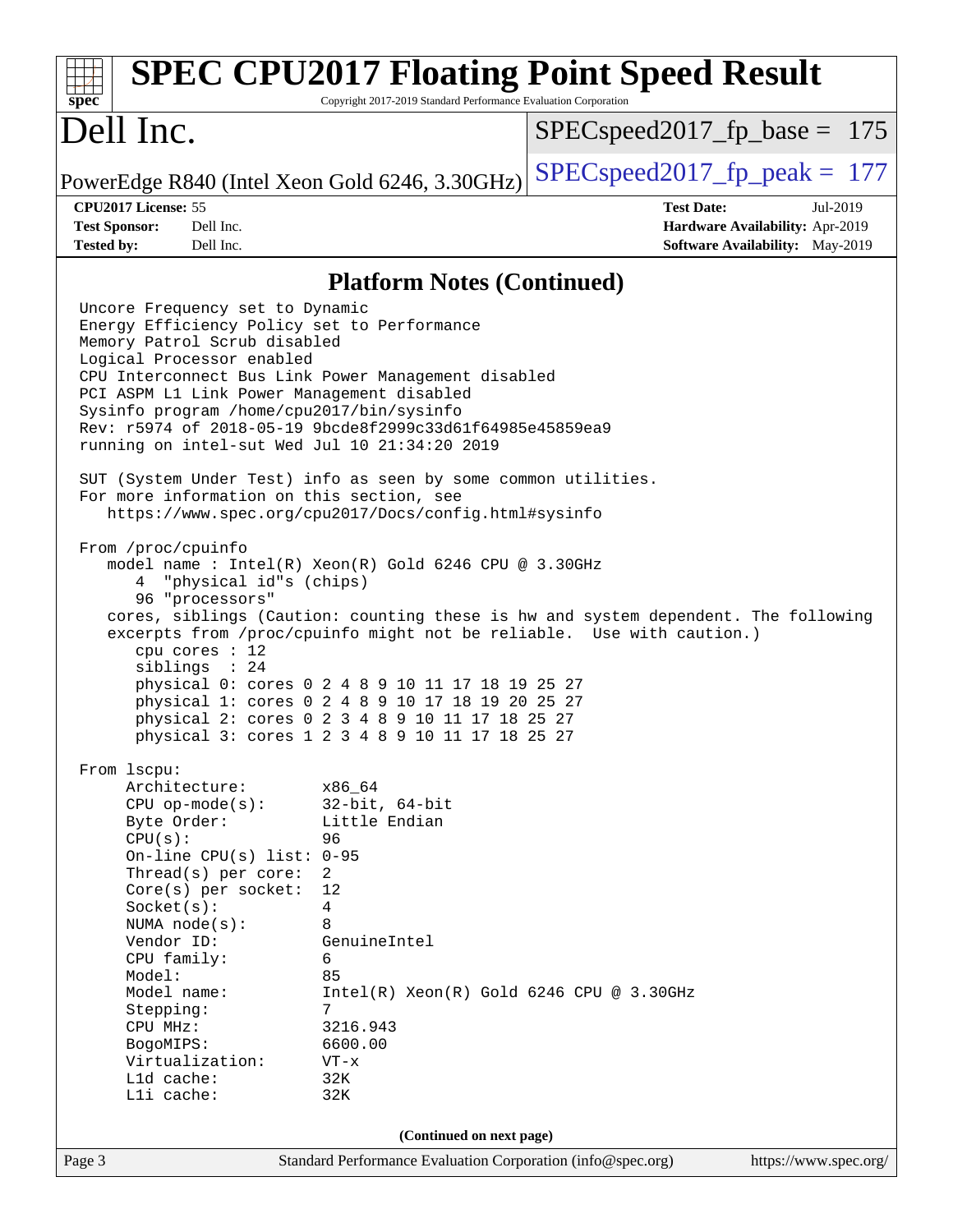| <b>SPEC CPU2017 Floating Point Speed Result</b><br>spec<br>Copyright 2017-2019 Standard Performance Evaluation Corporation                                                                                                                                                                                                                                                                                                                                                                                                                                                                                                                                                                                                                                                                                                                                                                                                                                                                                                                                                                                                                                                                                                                                                                                                                                                                                                                                                                                                                                                                                                                                                                                                                                                                                                                                                                                                                                                                                                                                              |                                 |  |
|-------------------------------------------------------------------------------------------------------------------------------------------------------------------------------------------------------------------------------------------------------------------------------------------------------------------------------------------------------------------------------------------------------------------------------------------------------------------------------------------------------------------------------------------------------------------------------------------------------------------------------------------------------------------------------------------------------------------------------------------------------------------------------------------------------------------------------------------------------------------------------------------------------------------------------------------------------------------------------------------------------------------------------------------------------------------------------------------------------------------------------------------------------------------------------------------------------------------------------------------------------------------------------------------------------------------------------------------------------------------------------------------------------------------------------------------------------------------------------------------------------------------------------------------------------------------------------------------------------------------------------------------------------------------------------------------------------------------------------------------------------------------------------------------------------------------------------------------------------------------------------------------------------------------------------------------------------------------------------------------------------------------------------------------------------------------------|---------------------------------|--|
| Dell Inc.                                                                                                                                                                                                                                                                                                                                                                                                                                                                                                                                                                                                                                                                                                                                                                                                                                                                                                                                                                                                                                                                                                                                                                                                                                                                                                                                                                                                                                                                                                                                                                                                                                                                                                                                                                                                                                                                                                                                                                                                                                                               | $SPEC speed2017_fp\_base = 175$ |  |
| PowerEdge R840 (Intel Xeon Gold 6246, 3.30GHz)                                                                                                                                                                                                                                                                                                                                                                                                                                                                                                                                                                                                                                                                                                                                                                                                                                                                                                                                                                                                                                                                                                                                                                                                                                                                                                                                                                                                                                                                                                                                                                                                                                                                                                                                                                                                                                                                                                                                                                                                                          | $SPEC speed2017_fp_peak = 177$  |  |
| CPU2017 License: 55                                                                                                                                                                                                                                                                                                                                                                                                                                                                                                                                                                                                                                                                                                                                                                                                                                                                                                                                                                                                                                                                                                                                                                                                                                                                                                                                                                                                                                                                                                                                                                                                                                                                                                                                                                                                                                                                                                                                                                                                                                                     | <b>Test Date:</b><br>Jul-2019   |  |
| Dell Inc.<br><b>Test Sponsor:</b>                                                                                                                                                                                                                                                                                                                                                                                                                                                                                                                                                                                                                                                                                                                                                                                                                                                                                                                                                                                                                                                                                                                                                                                                                                                                                                                                                                                                                                                                                                                                                                                                                                                                                                                                                                                                                                                                                                                                                                                                                                       | Hardware Availability: Apr-2019 |  |
|                                                                                                                                                                                                                                                                                                                                                                                                                                                                                                                                                                                                                                                                                                                                                                                                                                                                                                                                                                                                                                                                                                                                                                                                                                                                                                                                                                                                                                                                                                                                                                                                                                                                                                                                                                                                                                                                                                                                                                                                                                                                         |                                 |  |
|                                                                                                                                                                                                                                                                                                                                                                                                                                                                                                                                                                                                                                                                                                                                                                                                                                                                                                                                                                                                                                                                                                                                                                                                                                                                                                                                                                                                                                                                                                                                                                                                                                                                                                                                                                                                                                                                                                                                                                                                                                                                         |                                 |  |
| <b>Tested by:</b><br>Dell Inc.<br>Software Availability: May-2019<br><b>Platform Notes (Continued)</b><br>L2 cache:<br>1024K<br>L3 cache:<br>25344K<br>0, 8, 16, 24, 32, 40, 48, 56, 64, 72, 80, 88<br>NUMA node0 CPU(s):<br>NUMA nodel CPU(s):<br>1, 9, 17, 21, 25, 41, 49, 57, 65, 69, 73, 89<br>NUMA node2 CPU(s):<br>2, 10, 18, 26, 34, 42, 50, 58, 66, 74, 82, 90<br>NUMA node3 CPU(s):<br>3, 11, 19, 27, 35, 43, 51, 59, 67, 75, 83, 91<br>4, 12, 20, 28, 36, 44, 52, 60, 68, 76, 84, 92<br>NUMA node4 CPU(s):<br>5, 13, 29, 33, 37, 45, 53, 61, 77, 81, 85, 93<br>NUMA $node5$ $CPU(s)$ :<br>NUMA node6 CPU(s):<br>6, 14, 22, 30, 38, 46, 54, 62, 70, 78, 86, 94<br>NUMA node7 CPU(s):<br>7, 15, 23, 31, 39, 47, 55, 63, 71, 79, 87, 95<br>Flaqs:<br>fpu vme de pse tsc msr pae mce cx8 apic sep mtrr pge mca cmov<br>pat pse36 clflush dts acpi mmx fxsr sse sse2 ss ht tm pbe syscall nx pdpelgb rdtscp<br>lm constant_tsc art arch_perfmon pebs bts rep_good nopl xtopology nonstop_tsc cpuid<br>aperfmperf pni pclmulqdq dtes64 monitor ds_cpl vmx smx est tm2 ssse3 sdbg fma cx16<br>xtpr pdcm pcid dca sse4_1 sse4_2 x2apic movbe popcnt aes xsave avx f16c rdrand<br>lahf_lm abm 3dnowprefetch cpuid_fault epb cat_13 cdp_13 invpcid_single intel_ppin<br>ssbd mba ibrs ibpb stibp ibrs_enhanced tpr_shadow vnmi flexpriority ept vpid<br>fsgsbase tsc_adjust bmil hle avx2 smep bmi2 erms invpcid rtm cqm mpx rdt_a avx512f<br>avx512dq rdseed adx smap clflushopt clwb intel_pt avx512cd avx512bw avx512vl<br>xsaveopt xsavec xgetbvl xsaves cqm_llc cqm_occup_llc cqm_mbm_total cqm_mbm_local<br>dtherm ida arat pln pts pku ospke avx512_vnni flush_lld arch_capabilities<br>/proc/cpuinfo cache data<br>cache size : 25344 KB<br>From numactl --hardware WARNING: a numactl 'node' might or might not correspond to a<br>physical chip.<br>$available: 8 nodes (0-7)$<br>node 0 cpus: 0 8 16 24 32 40 48 56 64 72 80 88<br>node 0 size: 95148 MB<br>node 0 free: 94375 MB<br>node 1 cpus: 1 9 17 21 25 41 49 57 65 69 73 89<br>node 1 size: 96765 MB |                                 |  |
| node 1 free: 96092 MB<br>node 2 cpus: 2 10 18 26 34 42 50 58 66 74 82 90                                                                                                                                                                                                                                                                                                                                                                                                                                                                                                                                                                                                                                                                                                                                                                                                                                                                                                                                                                                                                                                                                                                                                                                                                                                                                                                                                                                                                                                                                                                                                                                                                                                                                                                                                                                                                                                                                                                                                                                                |                                 |  |
| node 2 size: 96765 MB<br>node 2 free: 94234 MB                                                                                                                                                                                                                                                                                                                                                                                                                                                                                                                                                                                                                                                                                                                                                                                                                                                                                                                                                                                                                                                                                                                                                                                                                                                                                                                                                                                                                                                                                                                                                                                                                                                                                                                                                                                                                                                                                                                                                                                                                          |                                 |  |
| node 3 cpus: 3 11 19 27 35 43 51 59 67 75 83 91                                                                                                                                                                                                                                                                                                                                                                                                                                                                                                                                                                                                                                                                                                                                                                                                                                                                                                                                                                                                                                                                                                                                                                                                                                                                                                                                                                                                                                                                                                                                                                                                                                                                                                                                                                                                                                                                                                                                                                                                                         |                                 |  |
| node 3 size: 96765 MB<br>node 3 free: 94912 MB                                                                                                                                                                                                                                                                                                                                                                                                                                                                                                                                                                                                                                                                                                                                                                                                                                                                                                                                                                                                                                                                                                                                                                                                                                                                                                                                                                                                                                                                                                                                                                                                                                                                                                                                                                                                                                                                                                                                                                                                                          |                                 |  |
| node 4 cpus: 4 12 20 28 36 44 52 60 68 76 84 92                                                                                                                                                                                                                                                                                                                                                                                                                                                                                                                                                                                                                                                                                                                                                                                                                                                                                                                                                                                                                                                                                                                                                                                                                                                                                                                                                                                                                                                                                                                                                                                                                                                                                                                                                                                                                                                                                                                                                                                                                         |                                 |  |
| node 4 size: 96765 MB                                                                                                                                                                                                                                                                                                                                                                                                                                                                                                                                                                                                                                                                                                                                                                                                                                                                                                                                                                                                                                                                                                                                                                                                                                                                                                                                                                                                                                                                                                                                                                                                                                                                                                                                                                                                                                                                                                                                                                                                                                                   |                                 |  |
| node 4 free: 96216 MB<br>node 5 cpus: 5 13 29 33 37 45 53 61 77 81 85 93                                                                                                                                                                                                                                                                                                                                                                                                                                                                                                                                                                                                                                                                                                                                                                                                                                                                                                                                                                                                                                                                                                                                                                                                                                                                                                                                                                                                                                                                                                                                                                                                                                                                                                                                                                                                                                                                                                                                                                                                |                                 |  |
| node 5 size: 96765 MB                                                                                                                                                                                                                                                                                                                                                                                                                                                                                                                                                                                                                                                                                                                                                                                                                                                                                                                                                                                                                                                                                                                                                                                                                                                                                                                                                                                                                                                                                                                                                                                                                                                                                                                                                                                                                                                                                                                                                                                                                                                   |                                 |  |
| node 5 free: 95966 MB                                                                                                                                                                                                                                                                                                                                                                                                                                                                                                                                                                                                                                                                                                                                                                                                                                                                                                                                                                                                                                                                                                                                                                                                                                                                                                                                                                                                                                                                                                                                                                                                                                                                                                                                                                                                                                                                                                                                                                                                                                                   |                                 |  |
| node 6 cpus: 6 14 22 30 38 46 54 62 70 78 86 94                                                                                                                                                                                                                                                                                                                                                                                                                                                                                                                                                                                                                                                                                                                                                                                                                                                                                                                                                                                                                                                                                                                                                                                                                                                                                                                                                                                                                                                                                                                                                                                                                                                                                                                                                                                                                                                                                                                                                                                                                         |                                 |  |
| (Continued on next page)                                                                                                                                                                                                                                                                                                                                                                                                                                                                                                                                                                                                                                                                                                                                                                                                                                                                                                                                                                                                                                                                                                                                                                                                                                                                                                                                                                                                                                                                                                                                                                                                                                                                                                                                                                                                                                                                                                                                                                                                                                                |                                 |  |
| Page 4<br>Standard Performance Evaluation Corporation (info@spec.org)                                                                                                                                                                                                                                                                                                                                                                                                                                                                                                                                                                                                                                                                                                                                                                                                                                                                                                                                                                                                                                                                                                                                                                                                                                                                                                                                                                                                                                                                                                                                                                                                                                                                                                                                                                                                                                                                                                                                                                                                   | https://www.spec.org/           |  |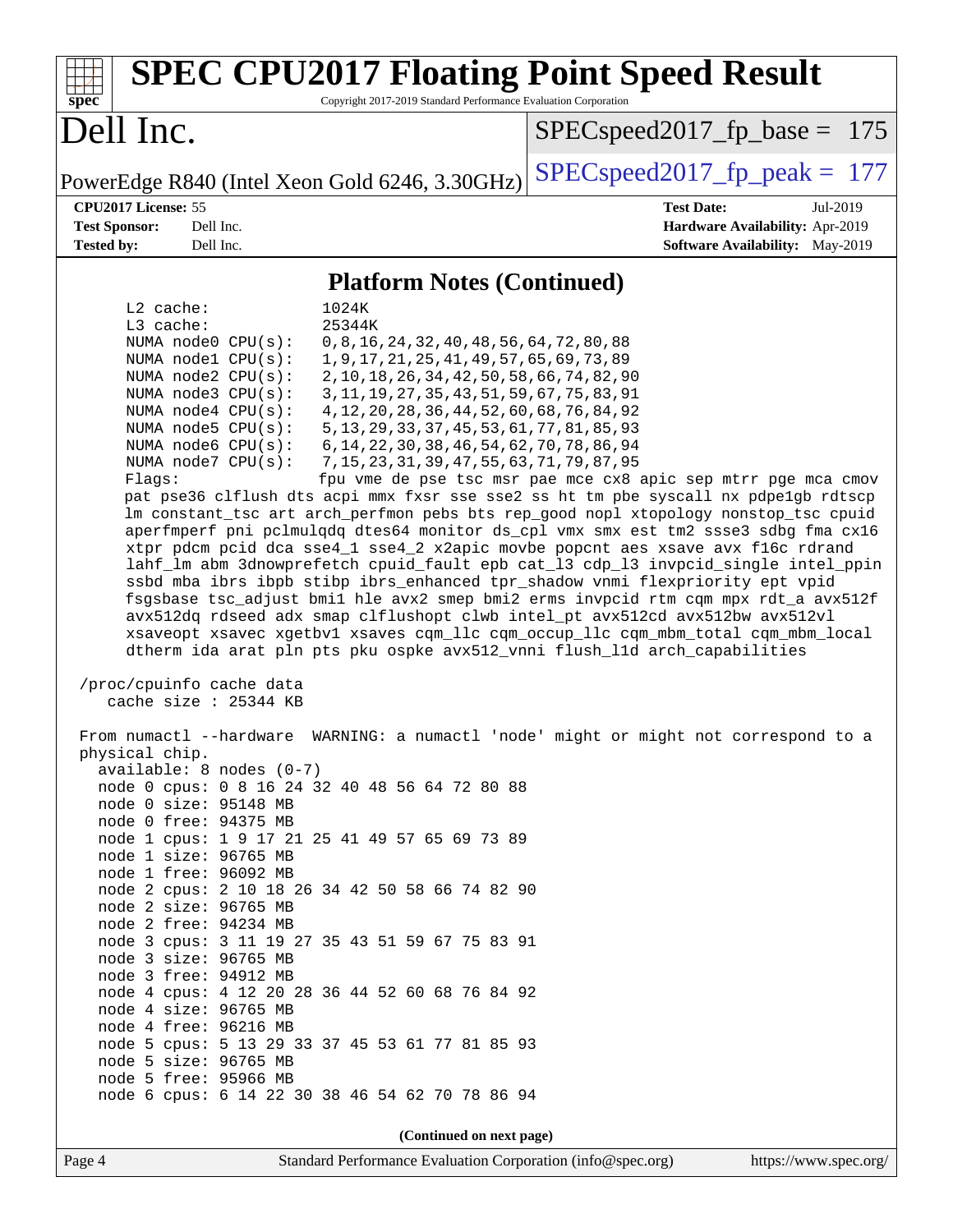| <b>SPEC CPU2017 Floating Point Speed Result</b><br>Copyright 2017-2019 Standard Performance Evaluation Corporation<br>$spec^*$                                                                                                                                                                                                                                                                                                                                                                                                                                                                                                                                                                                                                                                                                                                                                                                                                                                                                                                                                                                                                                                                                                                                                                                                                                                                                                                                                                                                                                        |                                                                                                            |
|-----------------------------------------------------------------------------------------------------------------------------------------------------------------------------------------------------------------------------------------------------------------------------------------------------------------------------------------------------------------------------------------------------------------------------------------------------------------------------------------------------------------------------------------------------------------------------------------------------------------------------------------------------------------------------------------------------------------------------------------------------------------------------------------------------------------------------------------------------------------------------------------------------------------------------------------------------------------------------------------------------------------------------------------------------------------------------------------------------------------------------------------------------------------------------------------------------------------------------------------------------------------------------------------------------------------------------------------------------------------------------------------------------------------------------------------------------------------------------------------------------------------------------------------------------------------------|------------------------------------------------------------------------------------------------------------|
| Dell Inc.                                                                                                                                                                                                                                                                                                                                                                                                                                                                                                                                                                                                                                                                                                                                                                                                                                                                                                                                                                                                                                                                                                                                                                                                                                                                                                                                                                                                                                                                                                                                                             | $SPEC speed2017_f p\_base = 175$                                                                           |
| PowerEdge R840 (Intel Xeon Gold 6246, 3.30GHz)                                                                                                                                                                                                                                                                                                                                                                                                                                                                                                                                                                                                                                                                                                                                                                                                                                                                                                                                                                                                                                                                                                                                                                                                                                                                                                                                                                                                                                                                                                                        | $SPEC speed2017_fp\_peak = 177$                                                                            |
| CPU2017 License: 55<br><b>Test Sponsor:</b><br>Dell Inc.<br><b>Tested by:</b><br>Dell Inc.                                                                                                                                                                                                                                                                                                                                                                                                                                                                                                                                                                                                                                                                                                                                                                                                                                                                                                                                                                                                                                                                                                                                                                                                                                                                                                                                                                                                                                                                            | <b>Test Date:</b><br>Jul-2019<br>Hardware Availability: Apr-2019<br><b>Software Availability:</b> May-2019 |
| <b>Platform Notes (Continued)</b>                                                                                                                                                                                                                                                                                                                                                                                                                                                                                                                                                                                                                                                                                                                                                                                                                                                                                                                                                                                                                                                                                                                                                                                                                                                                                                                                                                                                                                                                                                                                     |                                                                                                            |
| node 6 size: 96744 MB<br>node 6 free: 94933 MB<br>node 7 cpus: 7 15 23 31 39 47 55 63 71 79 87 95<br>node 7 size: 96764 MB<br>node 7 free: 95871 MB<br>node distances:<br>node<br>0<br>1<br>2<br>3<br>5<br>6<br>7<br>4<br>10<br>21<br>21<br>21<br>21<br>21<br>21<br>0 :<br>11<br>1:<br>21<br>10<br>21<br>21<br>21<br>11<br>21<br>21<br>2:<br>21<br>21<br>10<br>21<br>21<br>21<br>11<br>21<br>21<br>3:<br>21<br>21<br>10<br>21<br>21<br>11<br>21<br>4 :<br>11<br>21<br>21<br>21<br>10<br>21<br>21<br>21<br>5:<br>21<br>11<br>21<br>21<br>21<br>21<br>10<br>21<br>6:<br>21<br>21<br>21<br>21<br>11<br>21<br>21<br>10<br>7:<br>21<br>21<br>21<br>11<br>21<br>21<br>21<br>10<br>From /proc/meminfo<br>MemTotal:<br>791024640 kB<br>HugePages_Total:<br>0<br>Hugepagesize:<br>2048 kB<br>/usr/bin/lsb_release -d<br>Ubuntu 18.04.2 LTS<br>From /etc/*release* /etc/*version*<br>debian_version: buster/sid<br>os-release:<br>NAME="Ubuntu"<br>VERSION="18.04.2 LTS (Bionic Beaver)"<br>ID=ubuntu<br>ID_LIKE=debian<br>PRETTY_NAME="Ubuntu 18.04.2 LTS"<br>VERSION_ID="18.04"<br>HOME_URL="https://www.ubuntu.com/"<br>SUPPORT_URL="https://help.ubuntu.com/"<br>uname $-a$ :<br>Linux intel-sut 4.15.0-45-generic #48-Ubuntu SMP Tue Jan 29 16:28:13 UTC 2019 x86_64<br>x86_64 x86_64 GNU/Linux<br>Kernel self-reported vulnerability status:<br>CVE-2017-5754 (Meltdown):<br>Not affected<br>CVE-2017-5753 (Spectre variant 1): Mitigation: __user pointer sanitization<br>CVE-2017-5715 (Spectre variant 2): Mitigation: Enhanced IBRS, IBPB<br>run-level 5 Jul 10 03:15 |                                                                                                            |
| (Continued on next page)                                                                                                                                                                                                                                                                                                                                                                                                                                                                                                                                                                                                                                                                                                                                                                                                                                                                                                                                                                                                                                                                                                                                                                                                                                                                                                                                                                                                                                                                                                                                              |                                                                                                            |
| Standard Performance Evaluation Corporation (info@spec.org)<br>Page 5                                                                                                                                                                                                                                                                                                                                                                                                                                                                                                                                                                                                                                                                                                                                                                                                                                                                                                                                                                                                                                                                                                                                                                                                                                                                                                                                                                                                                                                                                                 | https://www.spec.org/                                                                                      |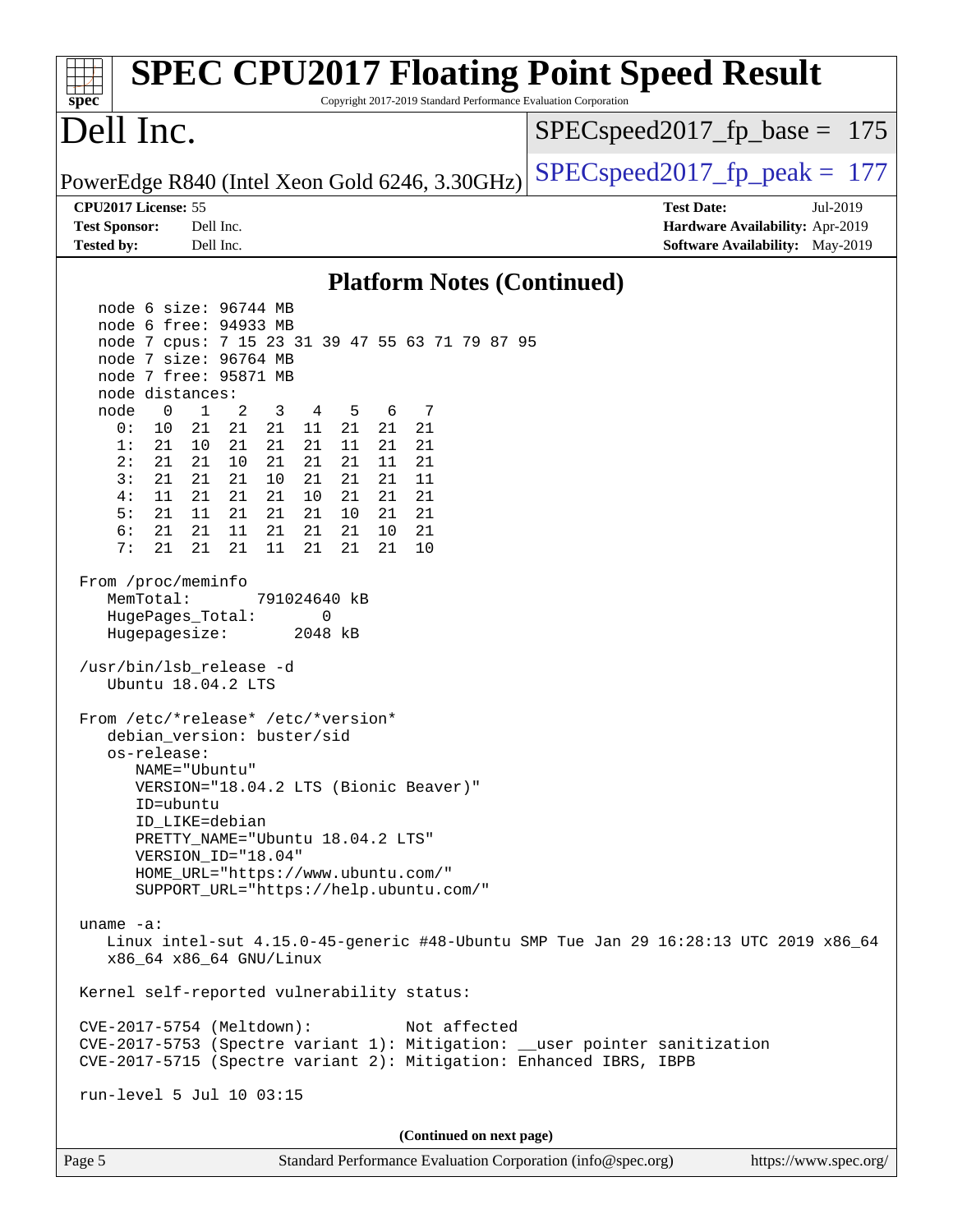| <b>SPEC CPU2017 Floating Point Speed Result</b><br>Copyright 2017-2019 Standard Performance Evaluation Corporation<br>spec <sup>®</sup>                                                                                                                                                                                                                                                                                                                                                                                                                                                                                                                                                |                                                                                                            |  |
|----------------------------------------------------------------------------------------------------------------------------------------------------------------------------------------------------------------------------------------------------------------------------------------------------------------------------------------------------------------------------------------------------------------------------------------------------------------------------------------------------------------------------------------------------------------------------------------------------------------------------------------------------------------------------------------|------------------------------------------------------------------------------------------------------------|--|
| Dell Inc.                                                                                                                                                                                                                                                                                                                                                                                                                                                                                                                                                                                                                                                                              | $SPEC speed2017_fp\_base = 175$                                                                            |  |
| PowerEdge R840 (Intel Xeon Gold 6246, 3.30GHz)                                                                                                                                                                                                                                                                                                                                                                                                                                                                                                                                                                                                                                         | $SPEC speed2017_fp\_peak = 177$                                                                            |  |
| CPU2017 License: 55<br><b>Test Sponsor:</b><br>Dell Inc.<br>Dell Inc.<br><b>Tested by:</b>                                                                                                                                                                                                                                                                                                                                                                                                                                                                                                                                                                                             | <b>Test Date:</b><br>Jul-2019<br>Hardware Availability: Apr-2019<br><b>Software Availability:</b> May-2019 |  |
| <b>Platform Notes (Continued)</b>                                                                                                                                                                                                                                                                                                                                                                                                                                                                                                                                                                                                                                                      |                                                                                                            |  |
| SPEC is set to: /home/cpu2017<br>Filesystem<br>Type Size Used Avail Use% Mounted on<br>$/\text{dev/sda2}$<br>ext4 439G<br>35G 382G<br>$9\frac{6}{9}$ /<br>Additional information from dmidecode follows. WARNING: Use caution when you interpret<br>this section. The 'dmidecode' program reads system data which is "intended to allow<br>hardware to be accurately determined", but the intent may not be met, as there are<br>frequent changes to hardware, firmware, and the "DMTF SMBIOS" standard.<br>BIOS Dell Inc. 2.2.9 05/08/2019<br>Memory:<br>24x 00AD00B300AD HMA84GR7CJR4N-WM 32 GB 2 rank 2933<br>24x Not Specified Not Specified<br>(End of data from sysinfo program) |                                                                                                            |  |
| <b>Compiler Version Notes</b>                                                                                                                                                                                                                                                                                                                                                                                                                                                                                                                                                                                                                                                          |                                                                                                            |  |
| 619.1bm_s(base, peak) 638.imagick_s(base, peak) 644.nab_s(base, peak)<br>CC.<br>Intel(R) C Intel(R) 64 Compiler for applications running on Intel(R) 64,<br>Version 19.0.4.227 Build 20190416<br>Copyright (C) 1985-2019 Intel Corporation. All rights reserved.                                                                                                                                                                                                                                                                                                                                                                                                                       |                                                                                                            |  |
| FC 607.cactuBSSN_s(base, peak)                                                                                                                                                                                                                                                                                                                                                                                                                                                                                                                                                                                                                                                         |                                                                                                            |  |
| Intel(R) $C++$ Intel(R) 64 Compiler for applications running on Intel(R) 64,<br>Version 19.0.4.227 Build 20190416<br>Copyright (C) 1985-2019 Intel Corporation. All rights reserved.<br>Intel(R) C Intel(R) 64 Compiler for applications running on Intel(R) 64,<br>Version 19.0.4.227 Build 20190416<br>Copyright (C) 1985-2019 Intel Corporation. All rights reserved.<br>$Intel(R)$ Fortran Intel(R) 64 Compiler for applications running on Intel(R)<br>64, Version 19.0.4.227 Build 20190416<br>Copyright (C) 1985-2019 Intel Corporation. All rights reserved.                                                                                                                   |                                                                                                            |  |
| FC 603.bwaves_s(base) 649.fotonik3d_s(base) 654.roms_s(base, peak)                                                                                                                                                                                                                                                                                                                                                                                                                                                                                                                                                                                                                     |                                                                                                            |  |
| $Intel(R)$ Fortran Intel(R) 64 Compiler for applications running on Intel(R)<br>64, Version 19.0.4.227 Build 20190416<br>Copyright (C) 1985-2019 Intel Corporation. All rights reserved.                                                                                                                                                                                                                                                                                                                                                                                                                                                                                               |                                                                                                            |  |
| (Continued on next page)                                                                                                                                                                                                                                                                                                                                                                                                                                                                                                                                                                                                                                                               |                                                                                                            |  |
| Page 6<br>Standard Performance Evaluation Corporation (info@spec.org)                                                                                                                                                                                                                                                                                                                                                                                                                                                                                                                                                                                                                  | https://www.spec.org/                                                                                      |  |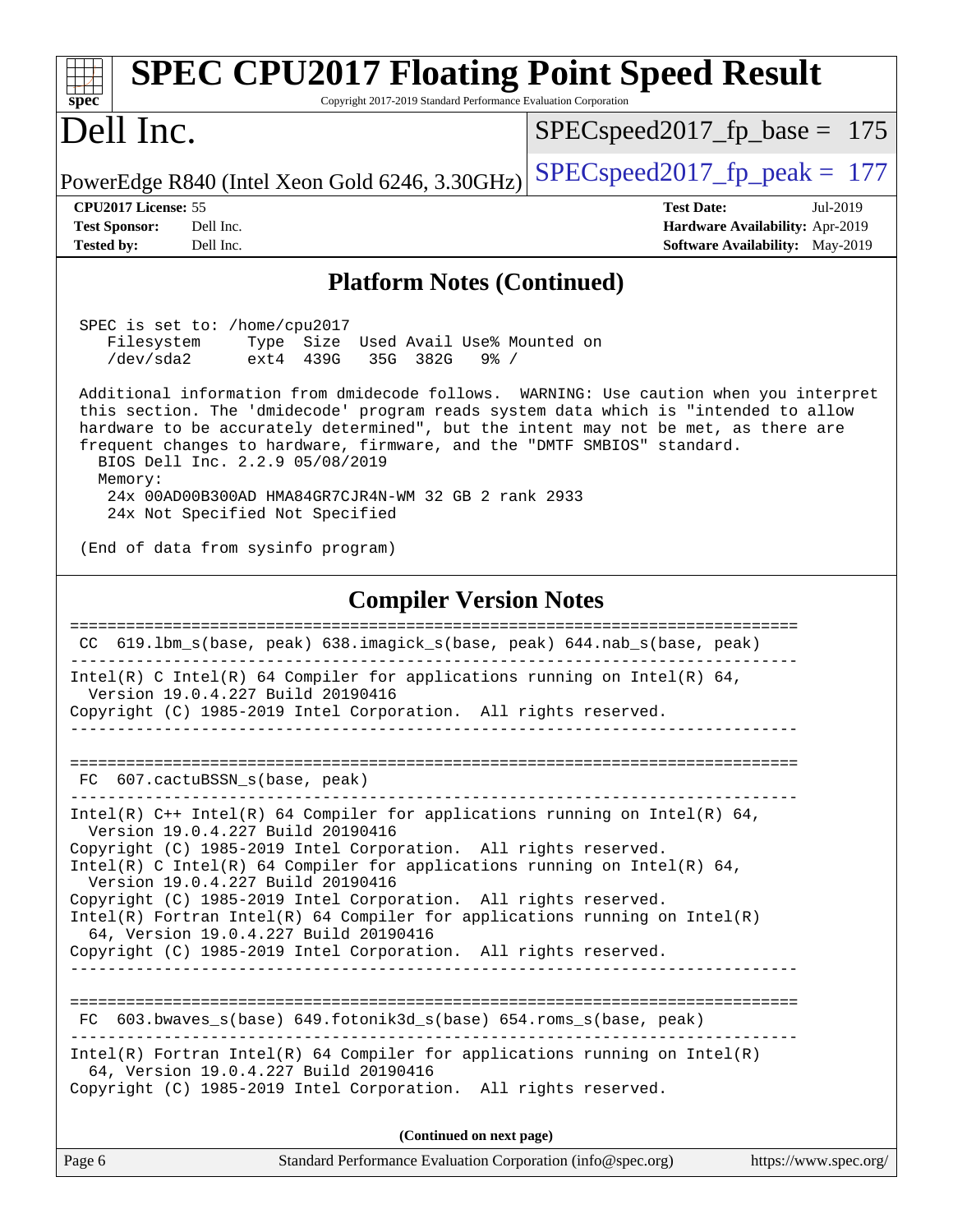| <b>SPEC CPU2017 Floating Point Speed Result</b><br>Copyright 2017-2019 Standard Performance Evaluation Corporation<br>spec <sup>®</sup>                                                                                                                                                                                                                                      |                                                                                                     |  |
|------------------------------------------------------------------------------------------------------------------------------------------------------------------------------------------------------------------------------------------------------------------------------------------------------------------------------------------------------------------------------|-----------------------------------------------------------------------------------------------------|--|
| Dell Inc.                                                                                                                                                                                                                                                                                                                                                                    | $SPEC speed2017_fp\_base = 175$                                                                     |  |
| PowerEdge R840 (Intel Xeon Gold 6246, 3.30GHz)                                                                                                                                                                                                                                                                                                                               | $SPEC speed2017_fp\_peak = 177$                                                                     |  |
| CPU2017 License: 55<br><b>Test Sponsor:</b><br>Dell Inc.<br><b>Tested by:</b><br>Dell Inc.                                                                                                                                                                                                                                                                                   | <b>Test Date:</b><br>Jul-2019<br>Hardware Availability: Apr-2019<br>Software Availability: May-2019 |  |
| <b>Compiler Version Notes (Continued)</b>                                                                                                                                                                                                                                                                                                                                    |                                                                                                     |  |
| 603.bwaves_s(peak) 649.fotonik3d_s(peak)<br>FC                                                                                                                                                                                                                                                                                                                               |                                                                                                     |  |
| $Intel(R)$ Fortran Intel(R) 64 Compiler for applications running on Intel(R)<br>64, Version 19.0.4.227 Build 20190416<br>Copyright (C) 1985-2019 Intel Corporation. All rights reserved.<br>--------------                                                                                                                                                                   |                                                                                                     |  |
| CC 621.wrf_s(base) 627.cam4_s(base, peak) 628.pop2_s(base)                                                                                                                                                                                                                                                                                                                   |                                                                                                     |  |
| $Intel(R)$ Fortran Intel(R) 64 Compiler for applications running on Intel(R)<br>64, Version 19.0.4.227 Build 20190416<br>Copyright (C) 1985-2019 Intel Corporation. All rights reserved.<br>Intel(R) C Intel(R) 64 Compiler for applications running on Intel(R) 64,<br>Version 19.0.4.227 Build 20190416<br>Copyright (C) 1985-2019 Intel Corporation. All rights reserved. |                                                                                                     |  |
| 621.wrf_s(peak) 628.pop2_s(peak)<br>CC.                                                                                                                                                                                                                                                                                                                                      |                                                                                                     |  |
| $Intel(R)$ Fortran Intel(R) 64 Compiler for applications running on Intel(R)<br>64, Version 19.0.4.227 Build 20190416<br>Copyright (C) 1985-2019 Intel Corporation. All rights reserved.<br>Intel(R) C Intel(R) 64 Compiler for applications running on Intel(R) 64,<br>Version 19.0.4.227 Build 20190416<br>Copyright (C) 1985-2019 Intel Corporation. All rights reserved. |                                                                                                     |  |
|                                                                                                                                                                                                                                                                                                                                                                              |                                                                                                     |  |

#### **[Base Compiler Invocation](http://www.spec.org/auto/cpu2017/Docs/result-fields.html#BaseCompilerInvocation)**

| C benchmarks: |  |                            |
|---------------|--|----------------------------|
|               |  | $\text{icc}$ -m64 -std=c11 |

[Fortran benchmarks](http://www.spec.org/auto/cpu2017/Docs/result-fields.html#Fortranbenchmarks): [ifort -m64](http://www.spec.org/cpu2017/results/res2019q3/cpu2017-20190722-16270.flags.html#user_FCbase_intel_ifort_64bit_24f2bb282fbaeffd6157abe4f878425411749daecae9a33200eee2bee2fe76f3b89351d69a8130dd5949958ce389cf37ff59a95e7a40d588e8d3a57e0c3fd751)

[Benchmarks using both Fortran and C](http://www.spec.org/auto/cpu2017/Docs/result-fields.html#BenchmarksusingbothFortranandC): [ifort -m64](http://www.spec.org/cpu2017/results/res2019q3/cpu2017-20190722-16270.flags.html#user_CC_FCbase_intel_ifort_64bit_24f2bb282fbaeffd6157abe4f878425411749daecae9a33200eee2bee2fe76f3b89351d69a8130dd5949958ce389cf37ff59a95e7a40d588e8d3a57e0c3fd751) [icc -m64 -std=c11](http://www.spec.org/cpu2017/results/res2019q3/cpu2017-20190722-16270.flags.html#user_CC_FCbase_intel_icc_64bit_c11_33ee0cdaae7deeeab2a9725423ba97205ce30f63b9926c2519791662299b76a0318f32ddfffdc46587804de3178b4f9328c46fa7c2b0cd779d7a61945c91cd35)

[Benchmarks using Fortran, C, and C++:](http://www.spec.org/auto/cpu2017/Docs/result-fields.html#BenchmarksusingFortranCandCXX) [icpc -m64](http://www.spec.org/cpu2017/results/res2019q3/cpu2017-20190722-16270.flags.html#user_CC_CXX_FCbase_intel_icpc_64bit_4ecb2543ae3f1412ef961e0650ca070fec7b7afdcd6ed48761b84423119d1bf6bdf5cad15b44d48e7256388bc77273b966e5eb805aefd121eb22e9299b2ec9d9) [icc -m64 -std=c11](http://www.spec.org/cpu2017/results/res2019q3/cpu2017-20190722-16270.flags.html#user_CC_CXX_FCbase_intel_icc_64bit_c11_33ee0cdaae7deeeab2a9725423ba97205ce30f63b9926c2519791662299b76a0318f32ddfffdc46587804de3178b4f9328c46fa7c2b0cd779d7a61945c91cd35) [ifort -m64](http://www.spec.org/cpu2017/results/res2019q3/cpu2017-20190722-16270.flags.html#user_CC_CXX_FCbase_intel_ifort_64bit_24f2bb282fbaeffd6157abe4f878425411749daecae9a33200eee2bee2fe76f3b89351d69a8130dd5949958ce389cf37ff59a95e7a40d588e8d3a57e0c3fd751)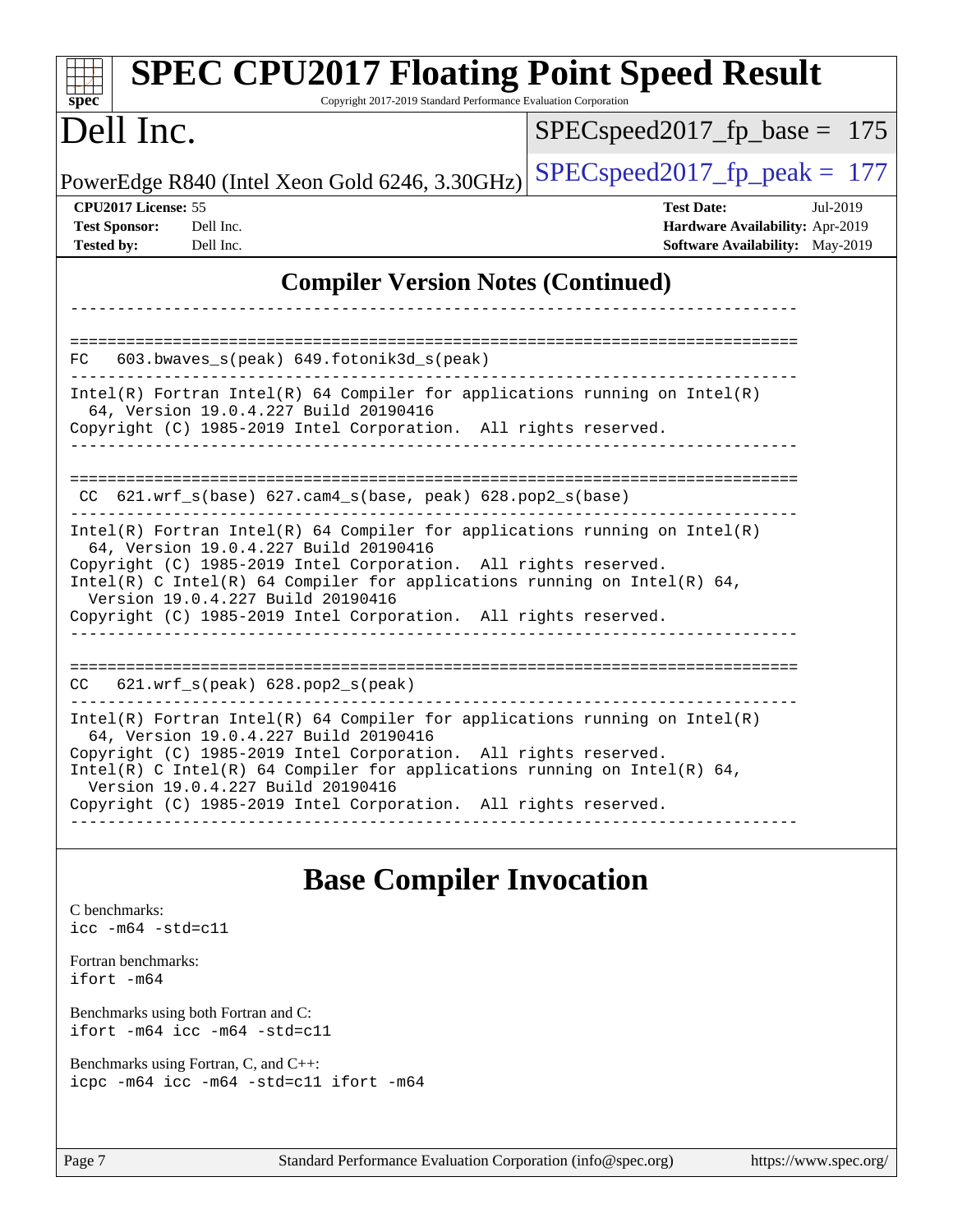# **[SPEC CPU2017 Floating Point Speed Result](http://www.spec.org/auto/cpu2017/Docs/result-fields.html#SPECCPU2017FloatingPointSpeedResult)**

Copyright 2017-2019 Standard Performance Evaluation Corporation

### Dell Inc.

**[spec](http://www.spec.org/)**

SPECspeed2017 fp base =  $175$ 

PowerEdge R840 (Intel Xeon Gold 6246, 3.30GHz) SPECspeed2017\_fp\_peak  $= 177$ 

**[CPU2017 License:](http://www.spec.org/auto/cpu2017/Docs/result-fields.html#CPU2017License)** 55 **[Test Date:](http://www.spec.org/auto/cpu2017/Docs/result-fields.html#TestDate)** Jul-2019 **[Test Sponsor:](http://www.spec.org/auto/cpu2017/Docs/result-fields.html#TestSponsor)** Dell Inc. **[Hardware Availability:](http://www.spec.org/auto/cpu2017/Docs/result-fields.html#HardwareAvailability)** Apr-2019 **[Tested by:](http://www.spec.org/auto/cpu2017/Docs/result-fields.html#Testedby)** Dell Inc. **[Software Availability:](http://www.spec.org/auto/cpu2017/Docs/result-fields.html#SoftwareAvailability)** May-2019

#### **[Base Portability Flags](http://www.spec.org/auto/cpu2017/Docs/result-fields.html#BasePortabilityFlags)**

 603.bwaves\_s: [-DSPEC\\_LP64](http://www.spec.org/cpu2017/results/res2019q3/cpu2017-20190722-16270.flags.html#suite_basePORTABILITY603_bwaves_s_DSPEC_LP64) 607.cactuBSSN\_s: [-DSPEC\\_LP64](http://www.spec.org/cpu2017/results/res2019q3/cpu2017-20190722-16270.flags.html#suite_basePORTABILITY607_cactuBSSN_s_DSPEC_LP64) 619.lbm\_s: [-DSPEC\\_LP64](http://www.spec.org/cpu2017/results/res2019q3/cpu2017-20190722-16270.flags.html#suite_basePORTABILITY619_lbm_s_DSPEC_LP64) 621.wrf\_s: [-DSPEC\\_LP64](http://www.spec.org/cpu2017/results/res2019q3/cpu2017-20190722-16270.flags.html#suite_basePORTABILITY621_wrf_s_DSPEC_LP64) [-DSPEC\\_CASE\\_FLAG](http://www.spec.org/cpu2017/results/res2019q3/cpu2017-20190722-16270.flags.html#b621.wrf_s_baseCPORTABILITY_DSPEC_CASE_FLAG) [-convert big\\_endian](http://www.spec.org/cpu2017/results/res2019q3/cpu2017-20190722-16270.flags.html#user_baseFPORTABILITY621_wrf_s_convert_big_endian_c3194028bc08c63ac5d04de18c48ce6d347e4e562e8892b8bdbdc0214820426deb8554edfa529a3fb25a586e65a3d812c835984020483e7e73212c4d31a38223) 627.cam4\_s: [-DSPEC\\_LP64](http://www.spec.org/cpu2017/results/res2019q3/cpu2017-20190722-16270.flags.html#suite_basePORTABILITY627_cam4_s_DSPEC_LP64) [-DSPEC\\_CASE\\_FLAG](http://www.spec.org/cpu2017/results/res2019q3/cpu2017-20190722-16270.flags.html#b627.cam4_s_baseCPORTABILITY_DSPEC_CASE_FLAG) 628.pop2\_s: [-DSPEC\\_LP64](http://www.spec.org/cpu2017/results/res2019q3/cpu2017-20190722-16270.flags.html#suite_basePORTABILITY628_pop2_s_DSPEC_LP64) [-DSPEC\\_CASE\\_FLAG](http://www.spec.org/cpu2017/results/res2019q3/cpu2017-20190722-16270.flags.html#b628.pop2_s_baseCPORTABILITY_DSPEC_CASE_FLAG) [-convert big\\_endian](http://www.spec.org/cpu2017/results/res2019q3/cpu2017-20190722-16270.flags.html#user_baseFPORTABILITY628_pop2_s_convert_big_endian_c3194028bc08c63ac5d04de18c48ce6d347e4e562e8892b8bdbdc0214820426deb8554edfa529a3fb25a586e65a3d812c835984020483e7e73212c4d31a38223) [-assume byterecl](http://www.spec.org/cpu2017/results/res2019q3/cpu2017-20190722-16270.flags.html#user_baseFPORTABILITY628_pop2_s_assume_byterecl_7e47d18b9513cf18525430bbf0f2177aa9bf368bc7a059c09b2c06a34b53bd3447c950d3f8d6c70e3faf3a05c8557d66a5798b567902e8849adc142926523472) 638.imagick\_s: [-DSPEC\\_LP64](http://www.spec.org/cpu2017/results/res2019q3/cpu2017-20190722-16270.flags.html#suite_basePORTABILITY638_imagick_s_DSPEC_LP64) 644.nab\_s: [-DSPEC\\_LP64](http://www.spec.org/cpu2017/results/res2019q3/cpu2017-20190722-16270.flags.html#suite_basePORTABILITY644_nab_s_DSPEC_LP64) 649.fotonik3d\_s: [-DSPEC\\_LP64](http://www.spec.org/cpu2017/results/res2019q3/cpu2017-20190722-16270.flags.html#suite_basePORTABILITY649_fotonik3d_s_DSPEC_LP64) 654.roms\_s: [-DSPEC\\_LP64](http://www.spec.org/cpu2017/results/res2019q3/cpu2017-20190722-16270.flags.html#suite_basePORTABILITY654_roms_s_DSPEC_LP64)

#### **[Base Optimization Flags](http://www.spec.org/auto/cpu2017/Docs/result-fields.html#BaseOptimizationFlags)**

[C benchmarks](http://www.spec.org/auto/cpu2017/Docs/result-fields.html#Cbenchmarks):

[-xCORE-AVX2](http://www.spec.org/cpu2017/results/res2019q3/cpu2017-20190722-16270.flags.html#user_CCbase_f-xCORE-AVX2) [-ipo](http://www.spec.org/cpu2017/results/res2019q3/cpu2017-20190722-16270.flags.html#user_CCbase_f-ipo) [-O3](http://www.spec.org/cpu2017/results/res2019q3/cpu2017-20190722-16270.flags.html#user_CCbase_f-O3) [-no-prec-div](http://www.spec.org/cpu2017/results/res2019q3/cpu2017-20190722-16270.flags.html#user_CCbase_f-no-prec-div) [-qopt-prefetch](http://www.spec.org/cpu2017/results/res2019q3/cpu2017-20190722-16270.flags.html#user_CCbase_f-qopt-prefetch) [-ffinite-math-only](http://www.spec.org/cpu2017/results/res2019q3/cpu2017-20190722-16270.flags.html#user_CCbase_f_finite_math_only_cb91587bd2077682c4b38af759c288ed7c732db004271a9512da14a4f8007909a5f1427ecbf1a0fb78ff2a814402c6114ac565ca162485bbcae155b5e4258871) [-qopt-mem-layout-trans=4](http://www.spec.org/cpu2017/results/res2019q3/cpu2017-20190722-16270.flags.html#user_CCbase_f-qopt-mem-layout-trans_fa39e755916c150a61361b7846f310bcdf6f04e385ef281cadf3647acec3f0ae266d1a1d22d972a7087a248fd4e6ca390a3634700869573d231a252c784941a8) [-qopenmp](http://www.spec.org/cpu2017/results/res2019q3/cpu2017-20190722-16270.flags.html#user_CCbase_qopenmp_16be0c44f24f464004c6784a7acb94aca937f053568ce72f94b139a11c7c168634a55f6653758ddd83bcf7b8463e8028bb0b48b77bcddc6b78d5d95bb1df2967) [-DSPEC\\_OPENMP](http://www.spec.org/cpu2017/results/res2019q3/cpu2017-20190722-16270.flags.html#suite_CCbase_DSPEC_OPENMP)

#### [Fortran benchmarks](http://www.spec.org/auto/cpu2017/Docs/result-fields.html#Fortranbenchmarks):

[-DSPEC\\_OPENMP](http://www.spec.org/cpu2017/results/res2019q3/cpu2017-20190722-16270.flags.html#suite_FCbase_DSPEC_OPENMP) [-xCORE-AVX2](http://www.spec.org/cpu2017/results/res2019q3/cpu2017-20190722-16270.flags.html#user_FCbase_f-xCORE-AVX2) [-ipo](http://www.spec.org/cpu2017/results/res2019q3/cpu2017-20190722-16270.flags.html#user_FCbase_f-ipo) [-O3](http://www.spec.org/cpu2017/results/res2019q3/cpu2017-20190722-16270.flags.html#user_FCbase_f-O3) [-no-prec-div](http://www.spec.org/cpu2017/results/res2019q3/cpu2017-20190722-16270.flags.html#user_FCbase_f-no-prec-div) [-qopt-prefetch](http://www.spec.org/cpu2017/results/res2019q3/cpu2017-20190722-16270.flags.html#user_FCbase_f-qopt-prefetch) [-ffinite-math-only](http://www.spec.org/cpu2017/results/res2019q3/cpu2017-20190722-16270.flags.html#user_FCbase_f_finite_math_only_cb91587bd2077682c4b38af759c288ed7c732db004271a9512da14a4f8007909a5f1427ecbf1a0fb78ff2a814402c6114ac565ca162485bbcae155b5e4258871) [-qopt-mem-layout-trans=4](http://www.spec.org/cpu2017/results/res2019q3/cpu2017-20190722-16270.flags.html#user_FCbase_f-qopt-mem-layout-trans_fa39e755916c150a61361b7846f310bcdf6f04e385ef281cadf3647acec3f0ae266d1a1d22d972a7087a248fd4e6ca390a3634700869573d231a252c784941a8) [-qopenmp](http://www.spec.org/cpu2017/results/res2019q3/cpu2017-20190722-16270.flags.html#user_FCbase_qopenmp_16be0c44f24f464004c6784a7acb94aca937f053568ce72f94b139a11c7c168634a55f6653758ddd83bcf7b8463e8028bb0b48b77bcddc6b78d5d95bb1df2967) [-nostandard-realloc-lhs](http://www.spec.org/cpu2017/results/res2019q3/cpu2017-20190722-16270.flags.html#user_FCbase_f_2003_std_realloc_82b4557e90729c0f113870c07e44d33d6f5a304b4f63d4c15d2d0f1fab99f5daaed73bdb9275d9ae411527f28b936061aa8b9c8f2d63842963b95c9dd6426b8a)

[Benchmarks using both Fortran and C](http://www.spec.org/auto/cpu2017/Docs/result-fields.html#BenchmarksusingbothFortranandC):

[-xCORE-AVX2](http://www.spec.org/cpu2017/results/res2019q3/cpu2017-20190722-16270.flags.html#user_CC_FCbase_f-xCORE-AVX2) [-ipo](http://www.spec.org/cpu2017/results/res2019q3/cpu2017-20190722-16270.flags.html#user_CC_FCbase_f-ipo) [-O3](http://www.spec.org/cpu2017/results/res2019q3/cpu2017-20190722-16270.flags.html#user_CC_FCbase_f-O3) [-no-prec-div](http://www.spec.org/cpu2017/results/res2019q3/cpu2017-20190722-16270.flags.html#user_CC_FCbase_f-no-prec-div) [-qopt-prefetch](http://www.spec.org/cpu2017/results/res2019q3/cpu2017-20190722-16270.flags.html#user_CC_FCbase_f-qopt-prefetch) [-ffinite-math-only](http://www.spec.org/cpu2017/results/res2019q3/cpu2017-20190722-16270.flags.html#user_CC_FCbase_f_finite_math_only_cb91587bd2077682c4b38af759c288ed7c732db004271a9512da14a4f8007909a5f1427ecbf1a0fb78ff2a814402c6114ac565ca162485bbcae155b5e4258871) [-qopt-mem-layout-trans=4](http://www.spec.org/cpu2017/results/res2019q3/cpu2017-20190722-16270.flags.html#user_CC_FCbase_f-qopt-mem-layout-trans_fa39e755916c150a61361b7846f310bcdf6f04e385ef281cadf3647acec3f0ae266d1a1d22d972a7087a248fd4e6ca390a3634700869573d231a252c784941a8) [-qopenmp](http://www.spec.org/cpu2017/results/res2019q3/cpu2017-20190722-16270.flags.html#user_CC_FCbase_qopenmp_16be0c44f24f464004c6784a7acb94aca937f053568ce72f94b139a11c7c168634a55f6653758ddd83bcf7b8463e8028bb0b48b77bcddc6b78d5d95bb1df2967) [-DSPEC\\_OPENMP](http://www.spec.org/cpu2017/results/res2019q3/cpu2017-20190722-16270.flags.html#suite_CC_FCbase_DSPEC_OPENMP) [-nostandard-realloc-lhs](http://www.spec.org/cpu2017/results/res2019q3/cpu2017-20190722-16270.flags.html#user_CC_FCbase_f_2003_std_realloc_82b4557e90729c0f113870c07e44d33d6f5a304b4f63d4c15d2d0f1fab99f5daaed73bdb9275d9ae411527f28b936061aa8b9c8f2d63842963b95c9dd6426b8a)

[Benchmarks using Fortran, C, and C++:](http://www.spec.org/auto/cpu2017/Docs/result-fields.html#BenchmarksusingFortranCandCXX)

[-xCORE-AVX2](http://www.spec.org/cpu2017/results/res2019q3/cpu2017-20190722-16270.flags.html#user_CC_CXX_FCbase_f-xCORE-AVX2) [-ipo](http://www.spec.org/cpu2017/results/res2019q3/cpu2017-20190722-16270.flags.html#user_CC_CXX_FCbase_f-ipo) [-O3](http://www.spec.org/cpu2017/results/res2019q3/cpu2017-20190722-16270.flags.html#user_CC_CXX_FCbase_f-O3) [-no-prec-div](http://www.spec.org/cpu2017/results/res2019q3/cpu2017-20190722-16270.flags.html#user_CC_CXX_FCbase_f-no-prec-div) [-qopt-prefetch](http://www.spec.org/cpu2017/results/res2019q3/cpu2017-20190722-16270.flags.html#user_CC_CXX_FCbase_f-qopt-prefetch) [-ffinite-math-only](http://www.spec.org/cpu2017/results/res2019q3/cpu2017-20190722-16270.flags.html#user_CC_CXX_FCbase_f_finite_math_only_cb91587bd2077682c4b38af759c288ed7c732db004271a9512da14a4f8007909a5f1427ecbf1a0fb78ff2a814402c6114ac565ca162485bbcae155b5e4258871) [-qopt-mem-layout-trans=4](http://www.spec.org/cpu2017/results/res2019q3/cpu2017-20190722-16270.flags.html#user_CC_CXX_FCbase_f-qopt-mem-layout-trans_fa39e755916c150a61361b7846f310bcdf6f04e385ef281cadf3647acec3f0ae266d1a1d22d972a7087a248fd4e6ca390a3634700869573d231a252c784941a8) [-qopenmp](http://www.spec.org/cpu2017/results/res2019q3/cpu2017-20190722-16270.flags.html#user_CC_CXX_FCbase_qopenmp_16be0c44f24f464004c6784a7acb94aca937f053568ce72f94b139a11c7c168634a55f6653758ddd83bcf7b8463e8028bb0b48b77bcddc6b78d5d95bb1df2967) [-DSPEC\\_OPENMP](http://www.spec.org/cpu2017/results/res2019q3/cpu2017-20190722-16270.flags.html#suite_CC_CXX_FCbase_DSPEC_OPENMP) [-nostandard-realloc-lhs](http://www.spec.org/cpu2017/results/res2019q3/cpu2017-20190722-16270.flags.html#user_CC_CXX_FCbase_f_2003_std_realloc_82b4557e90729c0f113870c07e44d33d6f5a304b4f63d4c15d2d0f1fab99f5daaed73bdb9275d9ae411527f28b936061aa8b9c8f2d63842963b95c9dd6426b8a)

#### **[Peak Compiler Invocation](http://www.spec.org/auto/cpu2017/Docs/result-fields.html#PeakCompilerInvocation)**

[C benchmarks](http://www.spec.org/auto/cpu2017/Docs/result-fields.html#Cbenchmarks): [icc -m64 -std=c11](http://www.spec.org/cpu2017/results/res2019q3/cpu2017-20190722-16270.flags.html#user_CCpeak_intel_icc_64bit_c11_33ee0cdaae7deeeab2a9725423ba97205ce30f63b9926c2519791662299b76a0318f32ddfffdc46587804de3178b4f9328c46fa7c2b0cd779d7a61945c91cd35)

[Fortran benchmarks](http://www.spec.org/auto/cpu2017/Docs/result-fields.html#Fortranbenchmarks): [ifort -m64](http://www.spec.org/cpu2017/results/res2019q3/cpu2017-20190722-16270.flags.html#user_FCpeak_intel_ifort_64bit_24f2bb282fbaeffd6157abe4f878425411749daecae9a33200eee2bee2fe76f3b89351d69a8130dd5949958ce389cf37ff59a95e7a40d588e8d3a57e0c3fd751)

**(Continued on next page)**

Page 8 Standard Performance Evaluation Corporation [\(info@spec.org\)](mailto:info@spec.org) <https://www.spec.org/>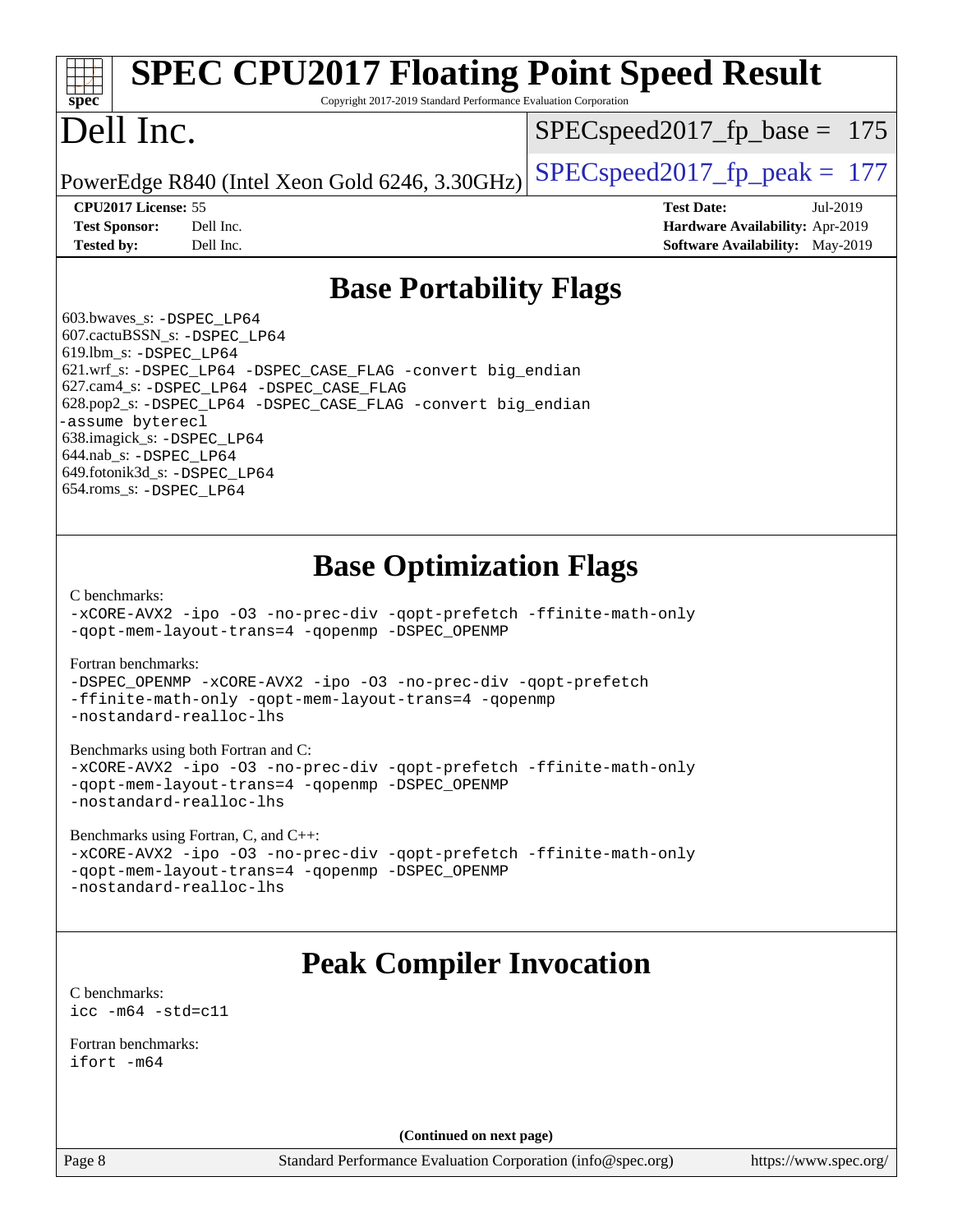# **[spec](http://www.spec.org/)**

## **[SPEC CPU2017 Floating Point Speed Result](http://www.spec.org/auto/cpu2017/Docs/result-fields.html#SPECCPU2017FloatingPointSpeedResult)**

Copyright 2017-2019 Standard Performance Evaluation Corporation

## Dell Inc.

SPECspeed2017 fp base =  $175$ 

PowerEdge R840 (Intel Xeon Gold 6246, 3.30GHz) SPECspeed2017\_fp\_peak  $= 177$ 

**[CPU2017 License:](http://www.spec.org/auto/cpu2017/Docs/result-fields.html#CPU2017License)** 55 **[Test Date:](http://www.spec.org/auto/cpu2017/Docs/result-fields.html#TestDate)** Jul-2019 **[Test Sponsor:](http://www.spec.org/auto/cpu2017/Docs/result-fields.html#TestSponsor)** Dell Inc. **[Hardware Availability:](http://www.spec.org/auto/cpu2017/Docs/result-fields.html#HardwareAvailability)** Apr-2019 **[Tested by:](http://www.spec.org/auto/cpu2017/Docs/result-fields.html#Testedby)** Dell Inc. **[Software Availability:](http://www.spec.org/auto/cpu2017/Docs/result-fields.html#SoftwareAvailability)** May-2019

#### **[Peak Compiler Invocation \(Continued\)](http://www.spec.org/auto/cpu2017/Docs/result-fields.html#PeakCompilerInvocation)**

[Benchmarks using both Fortran and C](http://www.spec.org/auto/cpu2017/Docs/result-fields.html#BenchmarksusingbothFortranandC): [ifort -m64](http://www.spec.org/cpu2017/results/res2019q3/cpu2017-20190722-16270.flags.html#user_CC_FCpeak_intel_ifort_64bit_24f2bb282fbaeffd6157abe4f878425411749daecae9a33200eee2bee2fe76f3b89351d69a8130dd5949958ce389cf37ff59a95e7a40d588e8d3a57e0c3fd751) [icc -m64 -std=c11](http://www.spec.org/cpu2017/results/res2019q3/cpu2017-20190722-16270.flags.html#user_CC_FCpeak_intel_icc_64bit_c11_33ee0cdaae7deeeab2a9725423ba97205ce30f63b9926c2519791662299b76a0318f32ddfffdc46587804de3178b4f9328c46fa7c2b0cd779d7a61945c91cd35)

[Benchmarks using Fortran, C, and C++:](http://www.spec.org/auto/cpu2017/Docs/result-fields.html#BenchmarksusingFortranCandCXX) [icpc -m64](http://www.spec.org/cpu2017/results/res2019q3/cpu2017-20190722-16270.flags.html#user_CC_CXX_FCpeak_intel_icpc_64bit_4ecb2543ae3f1412ef961e0650ca070fec7b7afdcd6ed48761b84423119d1bf6bdf5cad15b44d48e7256388bc77273b966e5eb805aefd121eb22e9299b2ec9d9) [icc -m64 -std=c11](http://www.spec.org/cpu2017/results/res2019q3/cpu2017-20190722-16270.flags.html#user_CC_CXX_FCpeak_intel_icc_64bit_c11_33ee0cdaae7deeeab2a9725423ba97205ce30f63b9926c2519791662299b76a0318f32ddfffdc46587804de3178b4f9328c46fa7c2b0cd779d7a61945c91cd35) [ifort -m64](http://www.spec.org/cpu2017/results/res2019q3/cpu2017-20190722-16270.flags.html#user_CC_CXX_FCpeak_intel_ifort_64bit_24f2bb282fbaeffd6157abe4f878425411749daecae9a33200eee2bee2fe76f3b89351d69a8130dd5949958ce389cf37ff59a95e7a40d588e8d3a57e0c3fd751)

#### **[Peak Portability Flags](http://www.spec.org/auto/cpu2017/Docs/result-fields.html#PeakPortabilityFlags)**

Same as Base Portability Flags

#### **[Peak Optimization Flags](http://www.spec.org/auto/cpu2017/Docs/result-fields.html#PeakOptimizationFlags)**

[C benchmarks](http://www.spec.org/auto/cpu2017/Docs/result-fields.html#Cbenchmarks):

[-xCORE-AVX2](http://www.spec.org/cpu2017/results/res2019q3/cpu2017-20190722-16270.flags.html#user_CCpeak_f-xCORE-AVX2) [-ipo](http://www.spec.org/cpu2017/results/res2019q3/cpu2017-20190722-16270.flags.html#user_CCpeak_f-ipo) [-O3](http://www.spec.org/cpu2017/results/res2019q3/cpu2017-20190722-16270.flags.html#user_CCpeak_f-O3) [-no-prec-div](http://www.spec.org/cpu2017/results/res2019q3/cpu2017-20190722-16270.flags.html#user_CCpeak_f-no-prec-div) [-qopt-prefetch](http://www.spec.org/cpu2017/results/res2019q3/cpu2017-20190722-16270.flags.html#user_CCpeak_f-qopt-prefetch) [-ffinite-math-only](http://www.spec.org/cpu2017/results/res2019q3/cpu2017-20190722-16270.flags.html#user_CCpeak_f_finite_math_only_cb91587bd2077682c4b38af759c288ed7c732db004271a9512da14a4f8007909a5f1427ecbf1a0fb78ff2a814402c6114ac565ca162485bbcae155b5e4258871) [-qopt-mem-layout-trans=4](http://www.spec.org/cpu2017/results/res2019q3/cpu2017-20190722-16270.flags.html#user_CCpeak_f-qopt-mem-layout-trans_fa39e755916c150a61361b7846f310bcdf6f04e385ef281cadf3647acec3f0ae266d1a1d22d972a7087a248fd4e6ca390a3634700869573d231a252c784941a8) [-qopenmp](http://www.spec.org/cpu2017/results/res2019q3/cpu2017-20190722-16270.flags.html#user_CCpeak_qopenmp_16be0c44f24f464004c6784a7acb94aca937f053568ce72f94b139a11c7c168634a55f6653758ddd83bcf7b8463e8028bb0b48b77bcddc6b78d5d95bb1df2967) [-DSPEC\\_OPENMP](http://www.spec.org/cpu2017/results/res2019q3/cpu2017-20190722-16270.flags.html#suite_CCpeak_DSPEC_OPENMP)

[Fortran benchmarks](http://www.spec.org/auto/cpu2017/Docs/result-fields.html#Fortranbenchmarks):

 603.bwaves\_s: [-prof-gen](http://www.spec.org/cpu2017/results/res2019q3/cpu2017-20190722-16270.flags.html#user_peakPASS1_FFLAGSPASS1_LDFLAGS603_bwaves_s_prof_gen_5aa4926d6013ddb2a31985c654b3eb18169fc0c6952a63635c234f711e6e63dd76e94ad52365559451ec499a2cdb89e4dc58ba4c67ef54ca681ffbe1461d6b36)(pass 1) [-prof-use](http://www.spec.org/cpu2017/results/res2019q3/cpu2017-20190722-16270.flags.html#user_peakPASS2_FFLAGSPASS2_LDFLAGS603_bwaves_s_prof_use_1a21ceae95f36a2b53c25747139a6c16ca95bd9def2a207b4f0849963b97e94f5260e30a0c64f4bb623698870e679ca08317ef8150905d41bd88c6f78df73f19)(pass 2) [-DSPEC\\_SUPPRESS\\_OPENMP](http://www.spec.org/cpu2017/results/res2019q3/cpu2017-20190722-16270.flags.html#suite_peakPASS1_FOPTIMIZE603_bwaves_s_DSPEC_SUPPRESS_OPENMP) [-DSPEC\\_OPENMP](http://www.spec.org/cpu2017/results/res2019q3/cpu2017-20190722-16270.flags.html#suite_peakPASS2_FOPTIMIZE603_bwaves_s_DSPEC_OPENMP) [-O2](http://www.spec.org/cpu2017/results/res2019q3/cpu2017-20190722-16270.flags.html#user_peakPASS1_FOPTIMIZE603_bwaves_s_f-O2) [-xCORE-AVX2](http://www.spec.org/cpu2017/results/res2019q3/cpu2017-20190722-16270.flags.html#user_peakPASS2_FOPTIMIZE603_bwaves_s_f-xCORE-AVX2) [-qopt-prefetch](http://www.spec.org/cpu2017/results/res2019q3/cpu2017-20190722-16270.flags.html#user_peakPASS1_FOPTIMIZEPASS2_FOPTIMIZE603_bwaves_s_f-qopt-prefetch) [-ipo](http://www.spec.org/cpu2017/results/res2019q3/cpu2017-20190722-16270.flags.html#user_peakPASS2_FOPTIMIZE603_bwaves_s_f-ipo) [-O3](http://www.spec.org/cpu2017/results/res2019q3/cpu2017-20190722-16270.flags.html#user_peakPASS2_FOPTIMIZE603_bwaves_s_f-O3) [-ffinite-math-only](http://www.spec.org/cpu2017/results/res2019q3/cpu2017-20190722-16270.flags.html#user_peakPASS1_FOPTIMIZEPASS2_FOPTIMIZE603_bwaves_s_f_finite_math_only_cb91587bd2077682c4b38af759c288ed7c732db004271a9512da14a4f8007909a5f1427ecbf1a0fb78ff2a814402c6114ac565ca162485bbcae155b5e4258871) [-no-prec-div](http://www.spec.org/cpu2017/results/res2019q3/cpu2017-20190722-16270.flags.html#user_peakPASS2_FOPTIMIZE603_bwaves_s_f-no-prec-div) [-qopt-mem-layout-trans=4](http://www.spec.org/cpu2017/results/res2019q3/cpu2017-20190722-16270.flags.html#user_peakPASS1_FOPTIMIZEPASS2_FOPTIMIZE603_bwaves_s_f-qopt-mem-layout-trans_fa39e755916c150a61361b7846f310bcdf6f04e385ef281cadf3647acec3f0ae266d1a1d22d972a7087a248fd4e6ca390a3634700869573d231a252c784941a8) [-qopenmp](http://www.spec.org/cpu2017/results/res2019q3/cpu2017-20190722-16270.flags.html#user_peakPASS2_FOPTIMIZE603_bwaves_s_qopenmp_16be0c44f24f464004c6784a7acb94aca937f053568ce72f94b139a11c7c168634a55f6653758ddd83bcf7b8463e8028bb0b48b77bcddc6b78d5d95bb1df2967) [-nostandard-realloc-lhs](http://www.spec.org/cpu2017/results/res2019q3/cpu2017-20190722-16270.flags.html#user_peakEXTRA_FOPTIMIZE603_bwaves_s_f_2003_std_realloc_82b4557e90729c0f113870c07e44d33d6f5a304b4f63d4c15d2d0f1fab99f5daaed73bdb9275d9ae411527f28b936061aa8b9c8f2d63842963b95c9dd6426b8a)

649.fotonik3d\_s: Same as 603.bwaves\_s

 654.roms\_s: [-DSPEC\\_OPENMP](http://www.spec.org/cpu2017/results/res2019q3/cpu2017-20190722-16270.flags.html#suite_peakFOPTIMIZE654_roms_s_DSPEC_OPENMP) [-xCORE-AVX2](http://www.spec.org/cpu2017/results/res2019q3/cpu2017-20190722-16270.flags.html#user_peakFOPTIMIZE654_roms_s_f-xCORE-AVX2) [-ipo](http://www.spec.org/cpu2017/results/res2019q3/cpu2017-20190722-16270.flags.html#user_peakFOPTIMIZE654_roms_s_f-ipo) [-O3](http://www.spec.org/cpu2017/results/res2019q3/cpu2017-20190722-16270.flags.html#user_peakFOPTIMIZE654_roms_s_f-O3) [-no-prec-div](http://www.spec.org/cpu2017/results/res2019q3/cpu2017-20190722-16270.flags.html#user_peakFOPTIMIZE654_roms_s_f-no-prec-div) [-qopt-prefetch](http://www.spec.org/cpu2017/results/res2019q3/cpu2017-20190722-16270.flags.html#user_peakFOPTIMIZE654_roms_s_f-qopt-prefetch) [-ffinite-math-only](http://www.spec.org/cpu2017/results/res2019q3/cpu2017-20190722-16270.flags.html#user_peakFOPTIMIZE654_roms_s_f_finite_math_only_cb91587bd2077682c4b38af759c288ed7c732db004271a9512da14a4f8007909a5f1427ecbf1a0fb78ff2a814402c6114ac565ca162485bbcae155b5e4258871) [-qopt-mem-layout-trans=4](http://www.spec.org/cpu2017/results/res2019q3/cpu2017-20190722-16270.flags.html#user_peakFOPTIMIZE654_roms_s_f-qopt-mem-layout-trans_fa39e755916c150a61361b7846f310bcdf6f04e385ef281cadf3647acec3f0ae266d1a1d22d972a7087a248fd4e6ca390a3634700869573d231a252c784941a8) [-qopenmp](http://www.spec.org/cpu2017/results/res2019q3/cpu2017-20190722-16270.flags.html#user_peakFOPTIMIZE654_roms_s_qopenmp_16be0c44f24f464004c6784a7acb94aca937f053568ce72f94b139a11c7c168634a55f6653758ddd83bcf7b8463e8028bb0b48b77bcddc6b78d5d95bb1df2967) [-nostandard-realloc-lhs](http://www.spec.org/cpu2017/results/res2019q3/cpu2017-20190722-16270.flags.html#user_peakEXTRA_FOPTIMIZE654_roms_s_f_2003_std_realloc_82b4557e90729c0f113870c07e44d33d6f5a304b4f63d4c15d2d0f1fab99f5daaed73bdb9275d9ae411527f28b936061aa8b9c8f2d63842963b95c9dd6426b8a)

[Benchmarks using both Fortran and C](http://www.spec.org/auto/cpu2017/Docs/result-fields.html#BenchmarksusingbothFortranandC):

 621.wrf\_s: [-prof-gen](http://www.spec.org/cpu2017/results/res2019q3/cpu2017-20190722-16270.flags.html#user_peakPASS1_CFLAGSPASS1_FFLAGSPASS1_LDFLAGS621_wrf_s_prof_gen_5aa4926d6013ddb2a31985c654b3eb18169fc0c6952a63635c234f711e6e63dd76e94ad52365559451ec499a2cdb89e4dc58ba4c67ef54ca681ffbe1461d6b36)(pass 1) [-prof-use](http://www.spec.org/cpu2017/results/res2019q3/cpu2017-20190722-16270.flags.html#user_peakPASS2_CFLAGSPASS2_FFLAGSPASS2_LDFLAGS621_wrf_s_prof_use_1a21ceae95f36a2b53c25747139a6c16ca95bd9def2a207b4f0849963b97e94f5260e30a0c64f4bb623698870e679ca08317ef8150905d41bd88c6f78df73f19)(pass 2) [-O2](http://www.spec.org/cpu2017/results/res2019q3/cpu2017-20190722-16270.flags.html#user_peakPASS1_COPTIMIZEPASS1_FOPTIMIZE621_wrf_s_f-O2) [-xCORE-AVX2](http://www.spec.org/cpu2017/results/res2019q3/cpu2017-20190722-16270.flags.html#user_peakPASS2_COPTIMIZEPASS2_FOPTIMIZE621_wrf_s_f-xCORE-AVX2) [-qopt-prefetch](http://www.spec.org/cpu2017/results/res2019q3/cpu2017-20190722-16270.flags.html#user_peakPASS1_COPTIMIZEPASS1_FOPTIMIZEPASS2_COPTIMIZEPASS2_FOPTIMIZE621_wrf_s_f-qopt-prefetch) [-ipo](http://www.spec.org/cpu2017/results/res2019q3/cpu2017-20190722-16270.flags.html#user_peakPASS2_COPTIMIZEPASS2_FOPTIMIZE621_wrf_s_f-ipo) [-O3](http://www.spec.org/cpu2017/results/res2019q3/cpu2017-20190722-16270.flags.html#user_peakPASS2_COPTIMIZEPASS2_FOPTIMIZE621_wrf_s_f-O3) [-ffinite-math-only](http://www.spec.org/cpu2017/results/res2019q3/cpu2017-20190722-16270.flags.html#user_peakPASS1_COPTIMIZEPASS1_FOPTIMIZEPASS2_COPTIMIZEPASS2_FOPTIMIZE621_wrf_s_f_finite_math_only_cb91587bd2077682c4b38af759c288ed7c732db004271a9512da14a4f8007909a5f1427ecbf1a0fb78ff2a814402c6114ac565ca162485bbcae155b5e4258871) [-no-prec-div](http://www.spec.org/cpu2017/results/res2019q3/cpu2017-20190722-16270.flags.html#user_peakPASS2_COPTIMIZEPASS2_FOPTIMIZE621_wrf_s_f-no-prec-div) [-qopt-mem-layout-trans=4](http://www.spec.org/cpu2017/results/res2019q3/cpu2017-20190722-16270.flags.html#user_peakPASS1_COPTIMIZEPASS1_FOPTIMIZEPASS2_COPTIMIZEPASS2_FOPTIMIZE621_wrf_s_f-qopt-mem-layout-trans_fa39e755916c150a61361b7846f310bcdf6f04e385ef281cadf3647acec3f0ae266d1a1d22d972a7087a248fd4e6ca390a3634700869573d231a252c784941a8) [-DSPEC\\_SUPPRESS\\_OPENMP](http://www.spec.org/cpu2017/results/res2019q3/cpu2017-20190722-16270.flags.html#suite_peakPASS1_COPTIMIZEPASS1_FOPTIMIZE621_wrf_s_DSPEC_SUPPRESS_OPENMP) [-qopenmp](http://www.spec.org/cpu2017/results/res2019q3/cpu2017-20190722-16270.flags.html#user_peakPASS2_COPTIMIZEPASS2_FOPTIMIZE621_wrf_s_qopenmp_16be0c44f24f464004c6784a7acb94aca937f053568ce72f94b139a11c7c168634a55f6653758ddd83bcf7b8463e8028bb0b48b77bcddc6b78d5d95bb1df2967) [-DSPEC\\_OPENMP](http://www.spec.org/cpu2017/results/res2019q3/cpu2017-20190722-16270.flags.html#suite_peakPASS2_COPTIMIZEPASS2_FOPTIMIZE621_wrf_s_DSPEC_OPENMP) [-nostandard-realloc-lhs](http://www.spec.org/cpu2017/results/res2019q3/cpu2017-20190722-16270.flags.html#user_peakEXTRA_FOPTIMIZE621_wrf_s_f_2003_std_realloc_82b4557e90729c0f113870c07e44d33d6f5a304b4f63d4c15d2d0f1fab99f5daaed73bdb9275d9ae411527f28b936061aa8b9c8f2d63842963b95c9dd6426b8a)

 627.cam4\_s: [-xCORE-AVX2](http://www.spec.org/cpu2017/results/res2019q3/cpu2017-20190722-16270.flags.html#user_peakCOPTIMIZEFOPTIMIZE627_cam4_s_f-xCORE-AVX2) [-ipo](http://www.spec.org/cpu2017/results/res2019q3/cpu2017-20190722-16270.flags.html#user_peakCOPTIMIZEFOPTIMIZE627_cam4_s_f-ipo) [-O3](http://www.spec.org/cpu2017/results/res2019q3/cpu2017-20190722-16270.flags.html#user_peakCOPTIMIZEFOPTIMIZE627_cam4_s_f-O3) [-no-prec-div](http://www.spec.org/cpu2017/results/res2019q3/cpu2017-20190722-16270.flags.html#user_peakCOPTIMIZEFOPTIMIZE627_cam4_s_f-no-prec-div) [-qopt-prefetch](http://www.spec.org/cpu2017/results/res2019q3/cpu2017-20190722-16270.flags.html#user_peakCOPTIMIZEFOPTIMIZE627_cam4_s_f-qopt-prefetch) [-ffinite-math-only](http://www.spec.org/cpu2017/results/res2019q3/cpu2017-20190722-16270.flags.html#user_peakCOPTIMIZEFOPTIMIZE627_cam4_s_f_finite_math_only_cb91587bd2077682c4b38af759c288ed7c732db004271a9512da14a4f8007909a5f1427ecbf1a0fb78ff2a814402c6114ac565ca162485bbcae155b5e4258871) [-qopt-mem-layout-trans=4](http://www.spec.org/cpu2017/results/res2019q3/cpu2017-20190722-16270.flags.html#user_peakCOPTIMIZEFOPTIMIZE627_cam4_s_f-qopt-mem-layout-trans_fa39e755916c150a61361b7846f310bcdf6f04e385ef281cadf3647acec3f0ae266d1a1d22d972a7087a248fd4e6ca390a3634700869573d231a252c784941a8) [-qopenmp](http://www.spec.org/cpu2017/results/res2019q3/cpu2017-20190722-16270.flags.html#user_peakCOPTIMIZEFOPTIMIZE627_cam4_s_qopenmp_16be0c44f24f464004c6784a7acb94aca937f053568ce72f94b139a11c7c168634a55f6653758ddd83bcf7b8463e8028bb0b48b77bcddc6b78d5d95bb1df2967) [-DSPEC\\_OPENMP](http://www.spec.org/cpu2017/results/res2019q3/cpu2017-20190722-16270.flags.html#suite_peakCOPTIMIZEFOPTIMIZE627_cam4_s_DSPEC_OPENMP) [-nostandard-realloc-lhs](http://www.spec.org/cpu2017/results/res2019q3/cpu2017-20190722-16270.flags.html#user_peakEXTRA_FOPTIMIZE627_cam4_s_f_2003_std_realloc_82b4557e90729c0f113870c07e44d33d6f5a304b4f63d4c15d2d0f1fab99f5daaed73bdb9275d9ae411527f28b936061aa8b9c8f2d63842963b95c9dd6426b8a)

628.pop2\_s: Same as 621.wrf\_s

**(Continued on next page)**